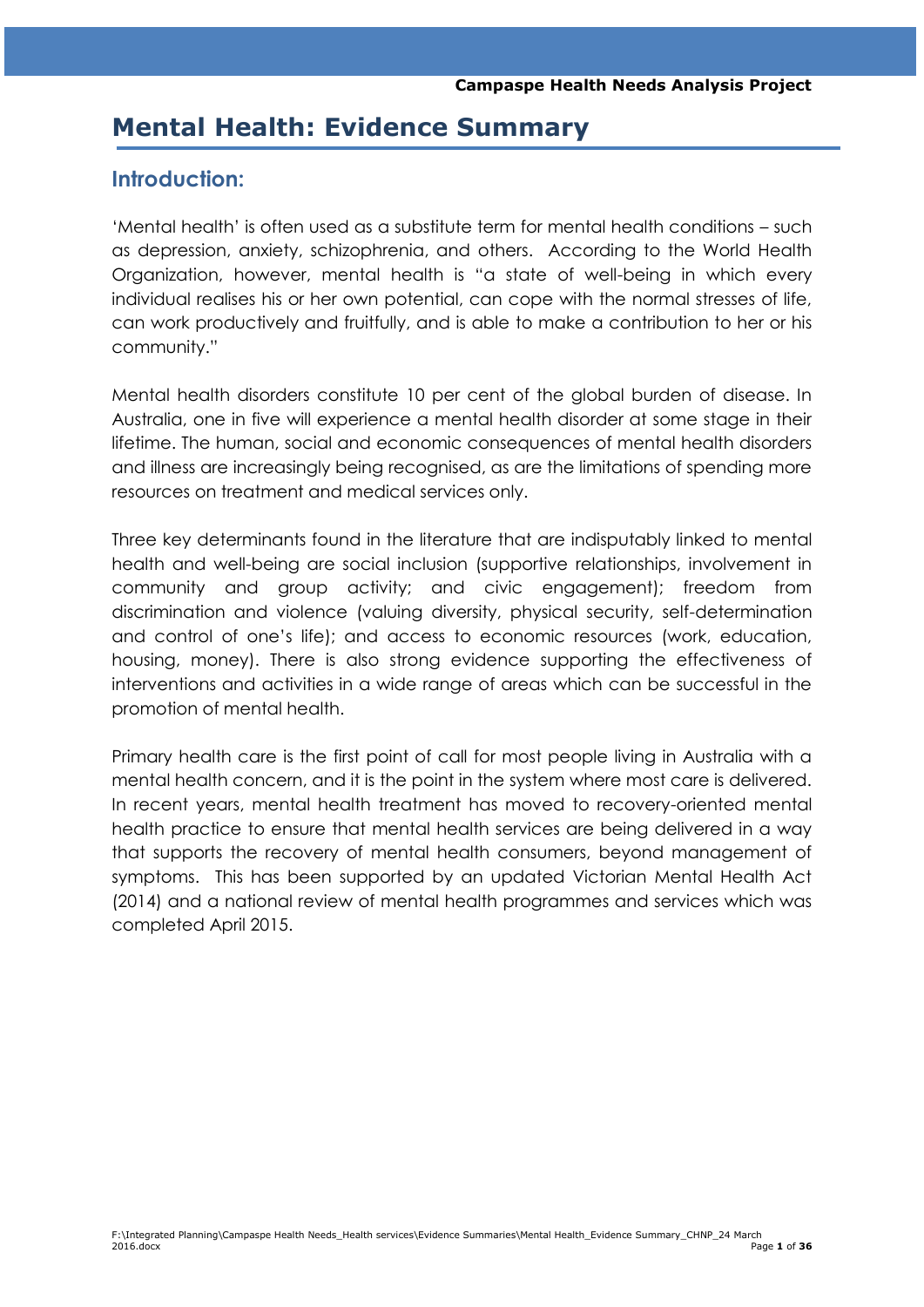## **Campaspe data:**

*Mental Health:* In 2008, compared to regional Victoria, males from Campaspe – Echuca and Campaspe – South SLAs were more likely to have a mental or behavioural problem. Within the PCP region, Campaspe – South males had the highest rate. In 2008, compared to regional Victoria, females from Campaspe – Echuca and Campaspe – South SLAs were more likely to have a mental or behavioural problem. Within the PCP region, Campaspe – Echuca SLA females had the highest rate.

In 2008, compared to regional Victoria and Victoria, males from Campaspe – Echuca and Campaspe – South SLAs were more likely to report having mood problems. Within the region, Campaspe - South SLA males had the highest rate.

In 2011-12, compared to the Loddon Mallee Region, Regional Victoria and Victoria, males from Campaspe were more likely to have been diagnosed with depression or anxiety by a doctor.

*Intentional Self Harm:* in 2008-09, the hospitalisation rate for intentional self harm was 1.0 per 1000 adolescents in the Loddon Mallee region. This was greater than the rate across Victoria (0.6 per 1000 adolescents)

**Racism:** A recent Victorian study found of 800 Aboriginal people surveyed nearly all participants reported at least one racist incident within the preceding 12-months. Participants also indicated that racism was most commonly experienced in shops and public spaces and nearly one third of participants reported experiencing racism within health settings. (Kelaher, M. 2014).

*Avoidable deaths from suicide and self-inflicted injuries:* Between 2003 and 2007, compared to the regional Victoria and Victoria average, Campaspe (8.0%) had a lower average annual rate of avoidable deaths attributed to suicide and selfinflicted injuries.

*Mental and behavioural problems*: In 2008, compared to regional Victoria, males and females from Campaspe – Echuca and Campaspe – South SLAs were more likely to have a mental or behavioural problem. Within the PCP region, Campaspe – Echuca SLA had the highest rate for females and Campaspe – South had the highest rate for males. Campaspe Shire, overall, had a slightly lower rate than the regional Victoria average.

*Mood (affective) problems*: The estimates of self-reported mood problems data indicates that, compared to regional Victoria and Victoria, males and females from Campaspe – Echuca and Campaspe – South SLAs were more likely to have reported having mood problems. Within the region, Campaspe - South SLA had the highest rate for males and females. Campaspe Shire, overall, had a rate that was slightly lower than the regional Victoria average and the same as the Victoria average.

*Psychological distress*: In 2008, compared to regional Victoria, Campaspe – Echuca and Campaspe – South had a slightly higher rate of population that had high or very psychological distress levels. Within the region, Campaspe – Echuca had the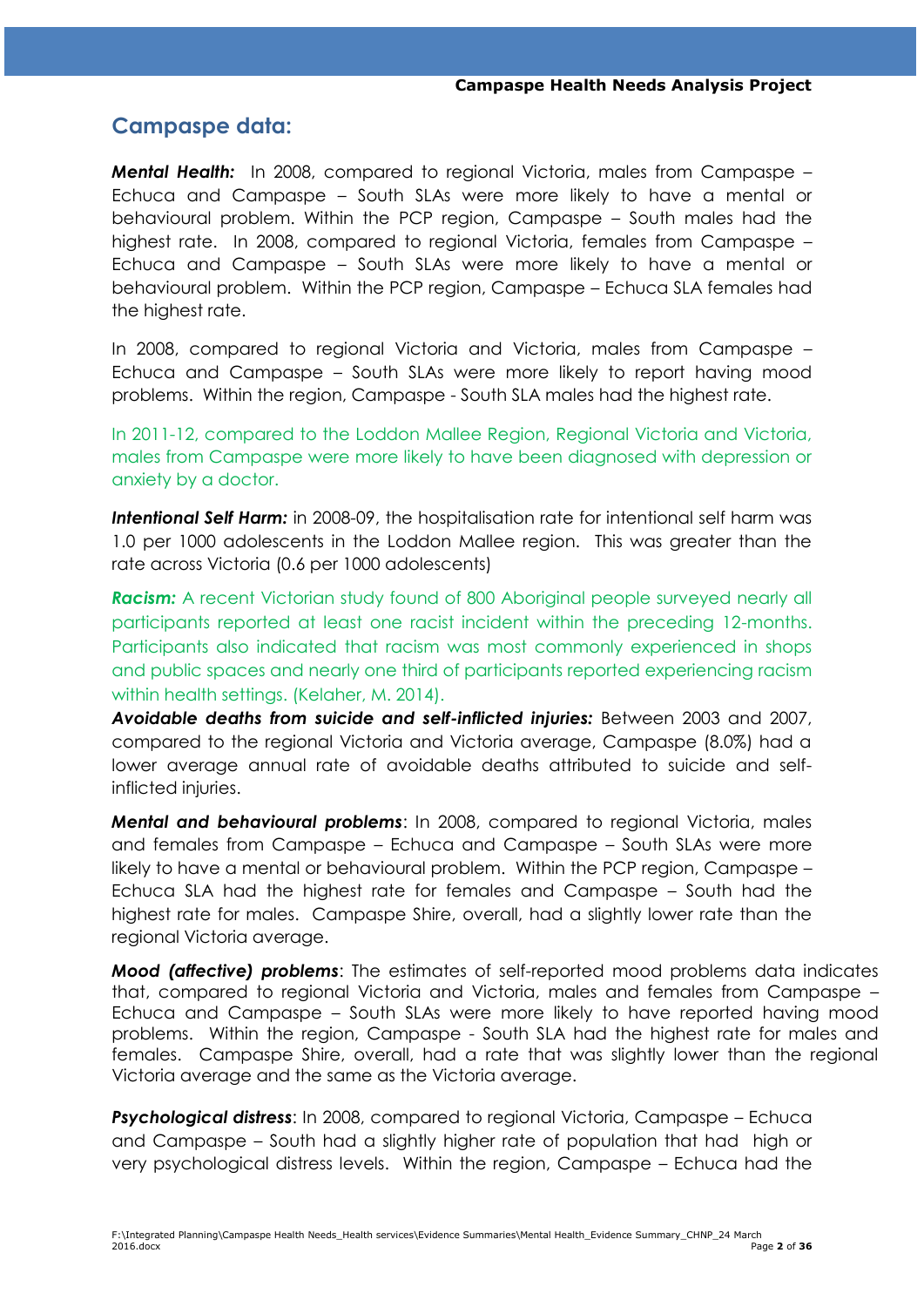highest rate and Campaspe – Rochester had the lowest. Campaspe Shire, overall, had a slightly lower rate compared to regional Victoria.

*Mental Health Care Plans*: In 2009/10, compared to the regional Victoria and Victoria average, Campaspe – Echuca, Kyabram and Rochester SLAs all had a lower rate of mental health care plans per 100,000 population that had been prepared by GPs through the Better Access Program. Within the PCP region, Campaspe – Rochester had the lowest rate and Campaspe – South had the highest.

**PBS prescribed items:** In 2010/11, compared to the Australian average figures, Murray Plains and Goulburn Valley Divisions of General Practice had a significantly higher percentage of all Psycholeptics prescribed per population and a higher dollar value per population.

Murray Plains and Goulburn Valley Divisions of General Practice also had a significantly higher percentage of Antidepressants prescribed per population with a corresponding higher dollar value per population. The proportion and expenditure per population on Anti-dementia pharmaceuticals was also higher in both Divisions, particularly Murray Plains.

*Mental Health Clients* In 2010/11, there were 463 mental health clients who were Campaspe residents, representing 1.2% of the 2010 estimated resident population. Compared to the Victorian total figure, Campaspe had a slightly higher proportion of population that were mental health clients, including adult, aged and child and adolescent clients.

#### **Hospital Separations**

In 2010/11, there were 287 hospital separations for Campaspe residents where mental diseases and disorders was the major diagnostic category (MDC). This figure made up 1.6% of all hospital separations for Campaspe residents and it was lower than the figure for all of Victoria.

## **Hospital Separations for Mental Diseases and Disorders as MDC\* (2006/07 and 2010/11)**

|         | <b>Campaspe</b> | Victoria   |             |
|---------|-----------------|------------|-------------|
|         | No.             | $%$ of all | $%$ of all  |
| 2010/11 | 287             | ه. ا       | י מ<br>z. I |

*Source: Victorian Admitted Episode Dataset (VAED) 2006/07 and 2010/11 (Public and Private Hospital files) – commissioned data \*MDC Major Diagnostic Category*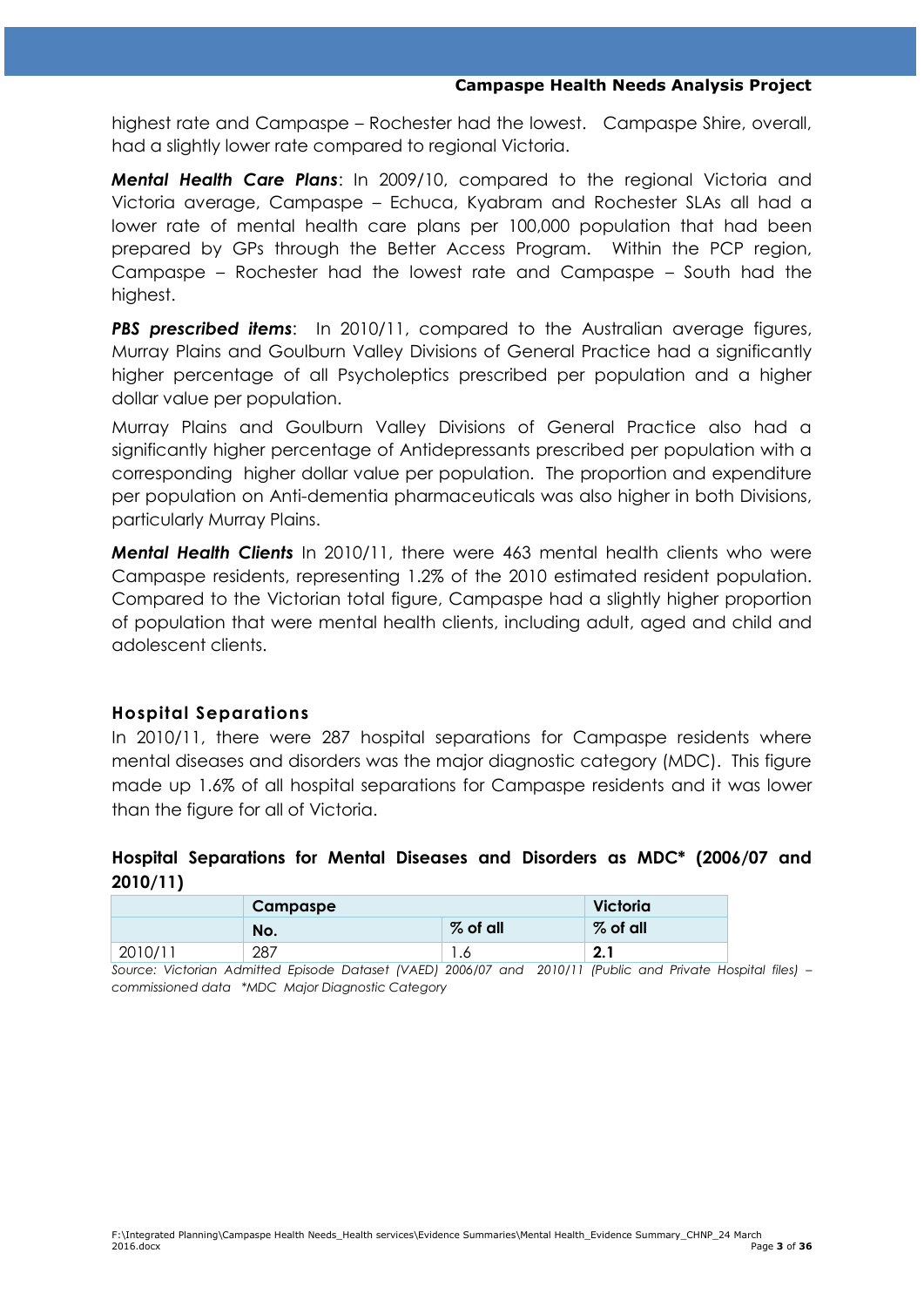## **Intentional Self Harm Emergency Department Presentations**

In 2010/11 just over 0.2% of all emergency department presentations for Campaspe residents were for injuries that had been classified as intentional self harm. This figure was lower than the Victorian average.

## **Emergency Department Presentations Classified as Intentional Self Harm (2006/07 & 2010/11)**

|         | Campaspe |                   | Victoria             |
|---------|----------|-------------------|----------------------|
|         |          | $\%$ of all       |                      |
|         | No.      | <b>admissions</b> | ∣% of all admissions |
| 2010/11 | 30       | 0.23%             | 0.44%                |

*Source: Victorian Admitted Episode Dataset (VAED) 2006/07 and 2010/11 (Public and Private Hospital files) – commissioned data \*MDC Major Diagnostic Category*

## **Deaths**

Between 2003 and 2007, compared to the regional Victoria and Victoria average, Campaspe (8.0%) had a lower average annual rate of avoidable deaths attributed to suicide and self-inflicted injuries.

## **Avoidable Deaths At Ages 0 to 74 Years: Suicide and Self-Inflicted Injuries (2003 – 2007)**

| Location          |               | annual rate<br>Average<br>per |
|-------------------|---------------|-------------------------------|
|                   | <b>Number</b> | 100,000                       |
| Campaspe          | 13            | 8.0                           |
| Regional Victoria | 822           | 13.3                          |
| Victoria          | 2,628         | 11.0                          |

*Public Health Information Development Unit - 2011*

## **Self Assessed Mental and Behavioural Problems**

Estimates of mental and behavioural problems and mood problems were undertaken in 2008 by the Public Health Information Development Unit using self‐ reported data from the 2007-08 National Health Survey.

In 2008, compared to regional Victoria, males and females from Campaspe – Echuca and Campaspe – South SLAs were more likely to have a mental or behavioural problem. Within the PCP region, Campaspe – Echuca SLA had the highest rate for females and Campaspe – South had the highest rate for males. Campaspe Shire, overall, had a slightly lower rate than the regional Victoria average.

#### **People With Mental and Behavioural Problems (2007-08)**

|                                | <b>Males</b>                 |  | <b>Females</b> |             |
|--------------------------------|------------------------------|--|----------------|-------------|
| Location                       | Rate in 100<br><b>Number</b> |  | <b>Number</b>  | Rate in 100 |
| <b>Statistical Local Areas</b> |                              |  |                |             |
| Campaspe – Echuca              | 688                          |  | 839            | '2.6        |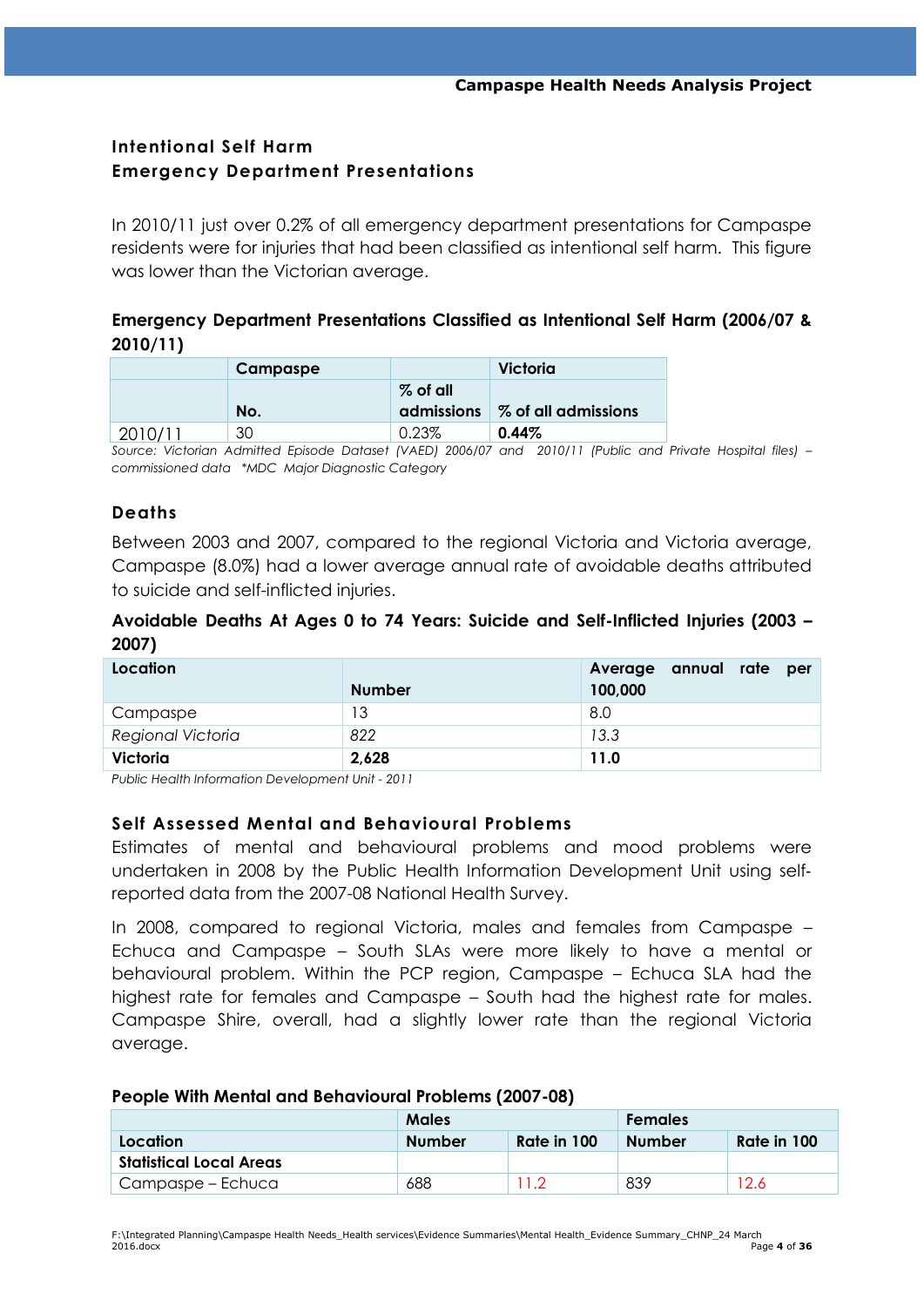#### **Campaspe Health Needs Analysis Project**

| Campaspe – Kyabram           | 686     | 10.9 | 725     | 12.0 |
|------------------------------|---------|------|---------|------|
| Campaspe - Rochester         | 450     | 10.4 | 444     | 11.3 |
| Campaspe - South             | 236     | 11.4 | 216     | 12.5 |
| <b>Local Government Area</b> |         |      |         |      |
| Campaspe                     | 2,060   | 10.9 | 2,224   | 12.1 |
| Regional Victoria            | 76,428  | 11.0 | 85,688  | 12.2 |
| Victoria                     | 257,746 | 9.9  | 309,046 | 11.6 |

*Public Health Information Development Unit - 2011* 

#### **Self Assessed Mood (Affective) Problems**

The estimates of self-reported mood problems data indicates that, compared to regional Victoria and Victoria, males and females from Campaspe – Echuca and Campaspe – South SLAs were more likely to have reported having mood problems. Within the region, Campaspe - South SLA had the highest rate for males and females. Campaspe Shire, overall, had a rate that was slightly lower than the regional Victoria average and the same as the Victoria average.

#### **Figure People With Mood Problems (2007-08)**

|                                | <b>Males</b>  |             | <b>Females</b> |             |
|--------------------------------|---------------|-------------|----------------|-------------|
| Location                       | <b>Number</b> | Rate in 100 | <b>Number</b>  | Rate in 100 |
| <b>Statistical Local Areas</b> |               |             |                |             |
| Campaspe - Echuca              | 394           | 6.5         | 564            | 8.6         |
| Campaspe - Kyabram             | 386           | 6.2         | 480            | 8.0         |
| Campaspe - Rochester           | 255           | 6.0         | 288            | 7.5         |
| Campaspe - South               | 141           | 6.6         | 167            | 9.7         |
| <b>Local Government Area</b>   |               |             |                |             |
| Campaspe                       | 1,176         | 6.3         | 1,500          | 8.3         |
| Regional Victoria              | 44,352        | 6.4         | 59,109         | 8.5         |
| <b>Victoria</b>                | 156,455       | 6.0         | 222,683        | 8.3         |

*Public Health Information Development Unit - 2011*

#### **Psychological Distress Levels**

The 2008 National Health Survey included a measure of psychological distress: the Kessler 10 Psychological Distress Scale (K10). The scale categorises levels of psychological distress and has been validated as a simple measure of anxiety, depression and worry. Based on their score, individuals are categorised as having low, moderate, high or very high levels of psychological distress.

In 2008, compared to regional Victoria, Campaspe – Echuca and Campaspe – South had a slightly higher rate of population that had high or very psychological distress levels. Within the region, Campaspe – Echuca had the highest rate and Campaspe – Rochester had the lowest. Campaspe Shire, overall, had a slightly lower rate compared to regional Victoria.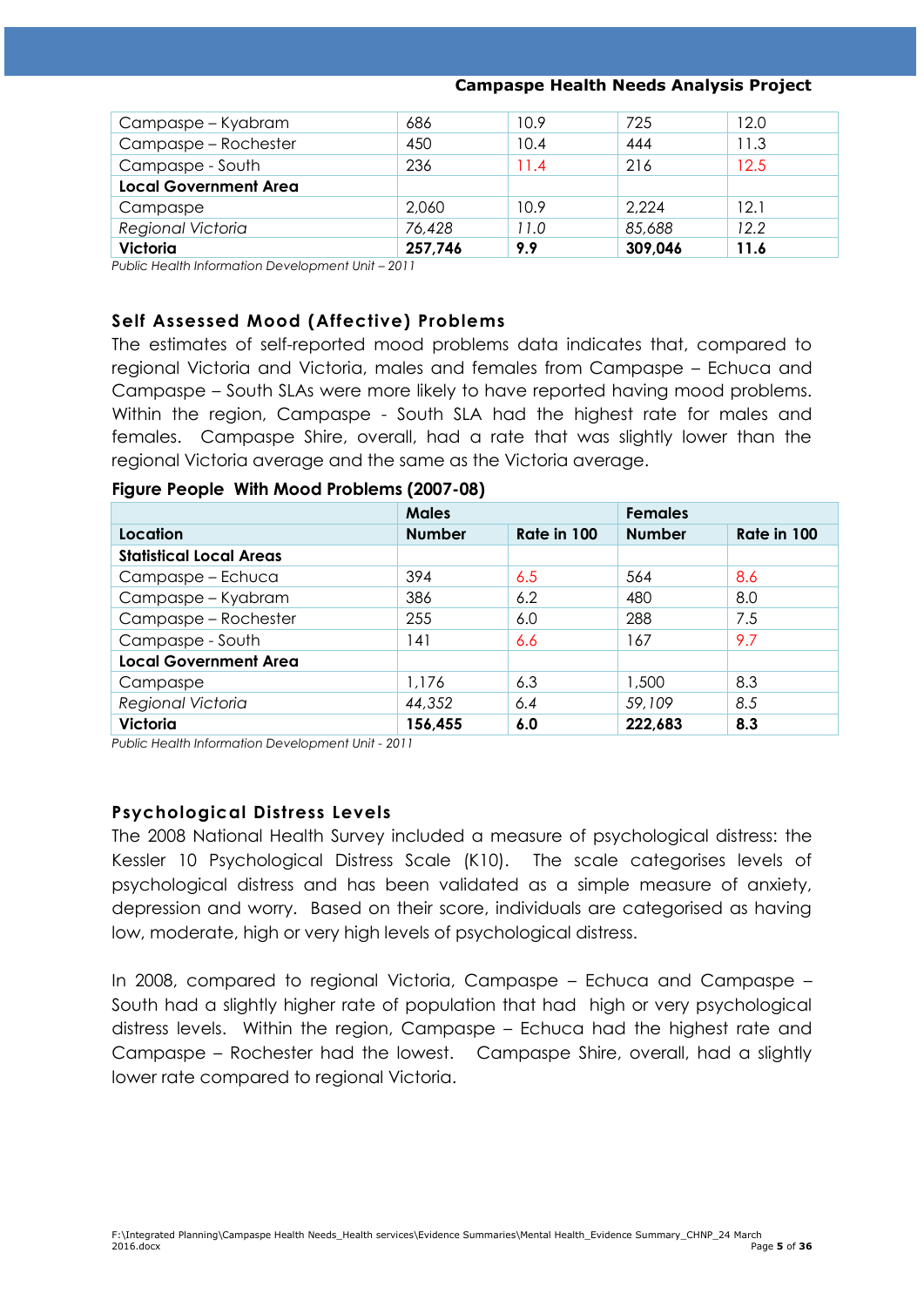| Location                       | <b>Number</b> | Rate in 100 |
|--------------------------------|---------------|-------------|
| <b>Statistical Local Areas</b> |               |             |
| Campaspe - Echuca              | 1,160         | 12.0        |
| Campaspe - Kyabram             | 1,061         | 11.4        |
| Campaspe - Rochester           | 653           | 10.6        |
| Campaspe - South               | 347           | 11.9        |
| <b>Local Government Area</b>   |               |             |
| Campaspe                       | 3,222         | 11.4        |
| Regional Victoria              | 123,588       | 11.7        |
| Victoria                       | 487,418       | 12.0        |

#### **High or Very High Psychological Distress Levels (K-10), 18 yrs (2007/08)**

*Public Health Information Development Unit - 2011* 

### **Lifetime prevalence of depression and anxiety**

Respondents were asked if they had ever been diagnosed with depression or anxiety by a doctor. This is a measure of the lifetime prevalence of these two disorders and does not necessarily mean that the respondent was experiencing symptoms at the time of interview.

| <b>Area</b>           | <b>Males</b> | <b>Females</b> | <b>Persons</b> |
|-----------------------|--------------|----------------|----------------|
| Campaspe              | 18.5         | 21.6           | 19.9           |
| Loddon<br>Mallee      | 17.4         | 30.1           | 24.0           |
| <b>Rural Victoria</b> | 16.4         | 28.3           | 22.4           |
| <b>Victoria</b>       | 14.6         | 25.0           | 19.9           |

#### **Lifetime prevalence of depression and anxiety (2011-12)**

*Victorian Population Health Survey 2011-12.* 

## **Sought professional help for mental health related problem in 12 months prior to the survey (2011-12)**

| <b>Area</b>           | <b>Persons</b> |
|-----------------------|----------------|
| Campaspe              | 11.0           |
| Loddon Mallee Region  | 13.5           |
| <b>Rural Victoria</b> | 13.2           |
| Victoria              | 124            |

*Victorian Population Health Survey 2011-12.* 

State-wide findings from the Victorian Population Health Survey also indicate that across Victoria:

- Females had higher rates of moderate, high and very high levels of psychological distress compared with males
- Males and females aged 18-24 years had the highest rates of high level psychological distress, compared to other age groups, and
- Males and females aged 65 years and over had the lowest rates of high or very high level psychological distress, compared to other age groups.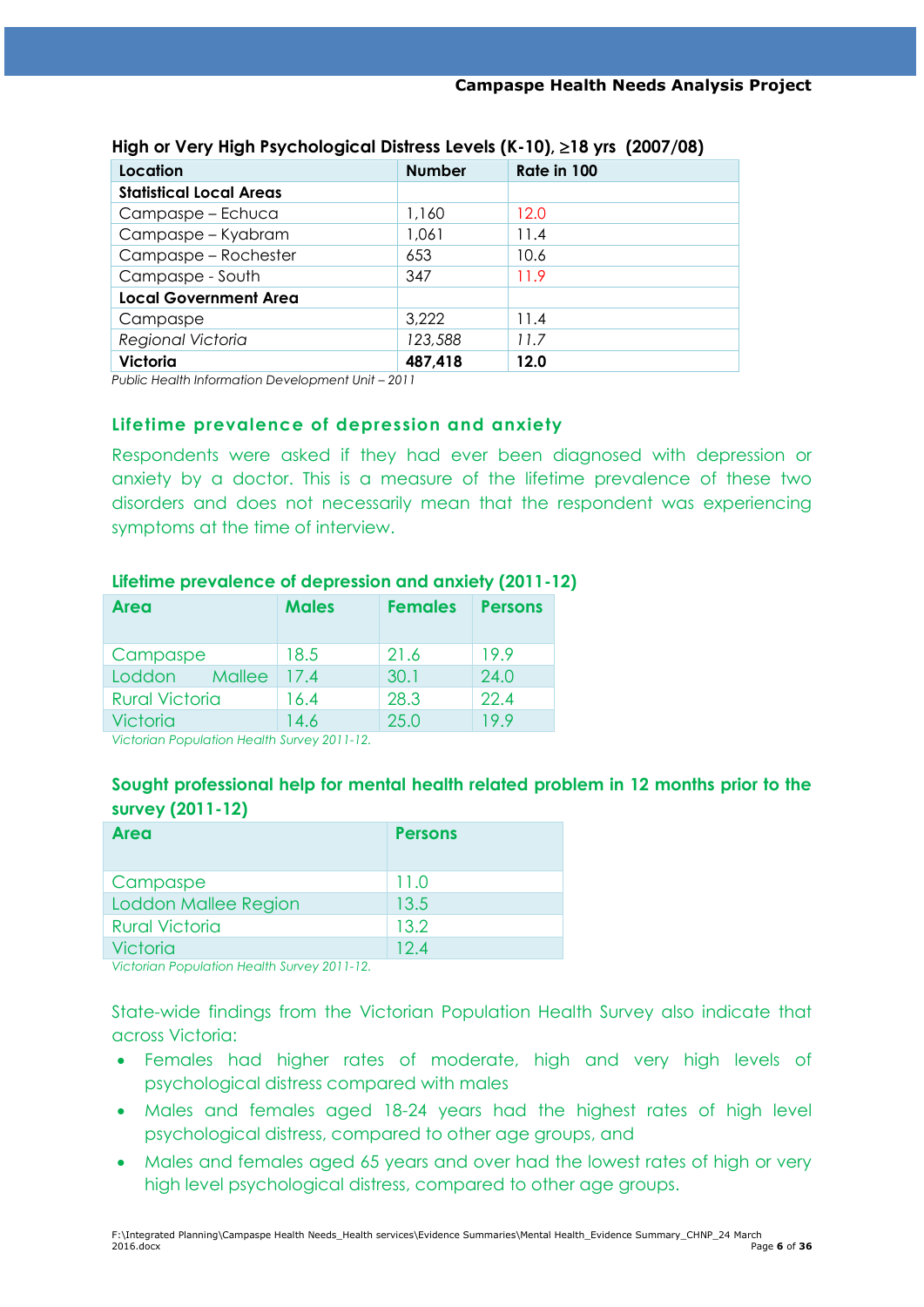#### **Mental Health Care Plans**

The Commonwealth Better Access initiative aims to provide better access to mental health practitioners through Medicare. It aims to increase community access to mental health professionals and team-based mental health care, by encouraging general practitioners to work more closely and collaboratively with psychiatrists, clinical psychologists, registered psychologists and appropriately trained social workers and occupational therapists.

In 2009/10, compared to the regional Victoria and Victoria average, Campaspe – Echuca, Kyabram and Rochester SLAs all had a lower rate of mental health care plans per 100,000 population that had been prepared by GPs through the Better Access Program. Within the PCP region, Campaspe – Rochester had the lowest rate and Campaspe – South had the highest rate. *Note that a high rate of mental health care plans prepared does not necessarily translate to a high rate of mental illness in that population.*

| <b>Statistical Local Area</b> | No.     | Rate*    |
|-------------------------------|---------|----------|
| Campaspe (S) - Echuca         | 1,008   | 7,784.8  |
| Campaspe (S) - Kyabram        | 695     | 5,756.2  |
| Campaspe (S) - Rochester      | 400     | 4,900.1  |
| Campaspe (S) - South          | 454     | 12,387.7 |
| Regional Victoria             | 124,700 | 8,838.4  |
| <b>Victoria</b>               | 498,786 | 9,030.3  |

#### **Better Access Program - Preparation of Mental Health Care Plan by GPs (2009/10)**

*Public Health Information Development Unit – 2011 Compiled by PHIDU using data from the Department of Health and Ageing, 2009/10; and ABS Estimated Resident Population, average of 30 June 2009 and 30 June 2010. \*per 100,000 population*

## **PBS Prescribed Items**

The table on the following page sets out the number and \$ benefit of the PBS items prescribed in 2009/10 across the different GP divisions that the Campaspe PCP region is located within.

These PBS figures have been divided into 2010 estimated resident population figures to provide a per population number and dollar value. Please refer to the data notes for limitations of the assumptions that can be drawn from this data.

In 2010/11, compared to the Australian average figures, Murray Plains and Goulburn Valley Divisions of General Practice had a significantly higher percentage of all Psycholeptics prescribed per population and a higher dollar value per population.

Murray Plains and Goulburn Valley Divisions of General Practice also had a significantly higher percentage of Antidepressants prescribed per population with a corresponding higher dollar value per population. The proportion and expenditure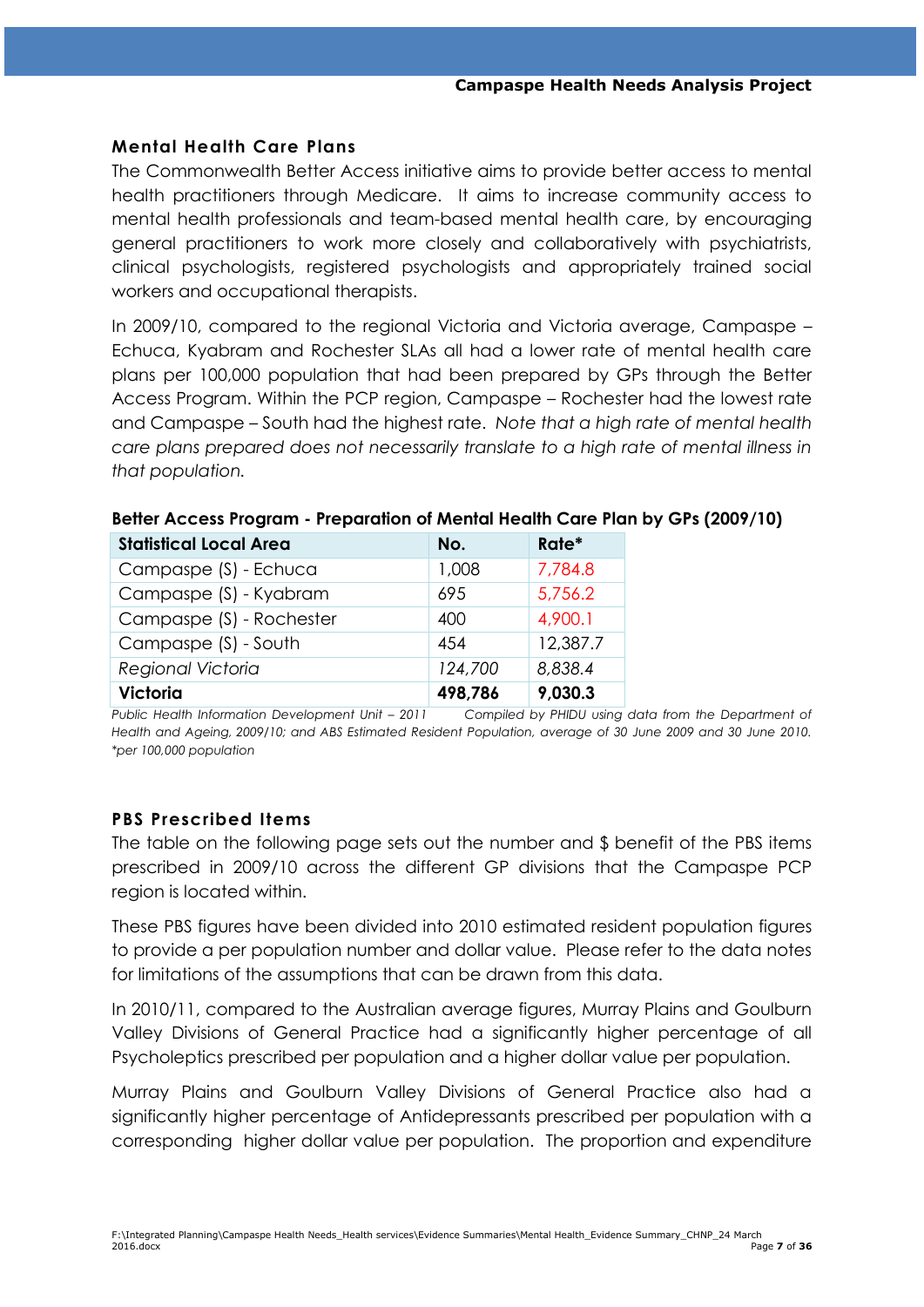per population on Anti-dementia pharmaceuticals was also higher in both Divisions, particularly Murray Plains.

|                       | <b>Division of General</b><br><b>Practice</b>      | No. of<br>items | Per<br>pop'n*<br>items<br>prescribe<br>d(%) | \$ benefit     | \$ per<br>pop'n* |
|-----------------------|----------------------------------------------------|-----------------|---------------------------------------------|----------------|------------------|
| <b>Psycholeptics:</b> |                                                    |                 |                                             |                |                  |
|                       | <b>Murray Plains</b><br>$12010$ FRP = $AA$ 995)    | 4,142           | 6.37%                                       | 474,552        | \$7.30           |
| Antipsychotics        | <b>Goulburn Valley</b><br>$12010$ FRP = $106$ 6901 | 7,701           | 7.22%                                       | 1,011,688      | \$9.48           |
|                       | All Australian General                             | na              | 4.77%                                       | na             | \$6.27           |
|                       | <b>Murray Plains</b>                               | 5,668           | 8.72%                                       | 27,515         | \$0.42           |
| Anxiolytics           | <b>Goulburn Valley</b>                             | 9,057           | 8.49%                                       | 47,455         | \$0.44           |
|                       | All Australian General                             | na              | 7.10%                                       | na             | \$0.34           |
| Hypnotics and         | <b>Murray Plains</b>                               | 5,000           | 7.69%                                       | 19,221         | \$0.30           |
| sedatives             | <b>Goulburn Valley</b>                             | 6,773           | 6.35%                                       | 26,840         | \$0.25           |
|                       | All Australian General                             | na              | 5.35%                                       | na             | \$0.20           |
| Psychoanaleptic       |                                                    |                 |                                             |                |                  |
|                       | <b>Murray Plains</b>                               | 28,768          | 44.26%                                      | 694,521        | \$10.69          |
| Antidepressants       | <b>Goulburn Valley</b>                             | 51,593          | 48.36%                                      | 1,278,941      | \$11.99          |
|                       | All Australian General                             | na              | 31.11%                                      | na             | \$7.36           |
| Psychostimulants,     | <b>Murray Plains</b>                               | 33              | 0.05%                                       | 679            | \$0.01           |
| agents used for       | <b>Goulburn Valley</b>                             | 188             | 0.18%                                       | 4,805          | \$0.05           |
| ADHD &                | All Australian General                             | na              | 0.22%                                       | na             | \$0.11           |
| Psycholeptics &       | <b>Murray Plains</b>                               | $\overline{O}$  | 0.00%                                       | $\overline{O}$ | \$0              |
| psychoanaleptic       | <b>Goulburn Valley</b>                             | $\overline{O}$  | 0.00%                                       | $\overline{O}$ | \$0              |
| s in combination      | All Australian General                             | na              | 0.00%                                       | na             | \$0              |
| Anti Dementia         | <b>Murray Plains</b>                               | 688             | 1.06%                                       | 99,802         | \$1.54           |
| drugs                 | <b>Goulburn Valley</b>                             | 999             | 0.94%                                       | 147,559        | \$1.38           |
|                       | All Australian General                             | na              | 0.68%                                       | na             | \$0.98           |
| Other                 | <b>Murray Plains</b>                               | $\overline{O}$  | 0.00%                                       | $\overline{O}$ | \$0              |
| Antidepressants       | <b>Goulburn Valley</b>                             | $\overline{O}$  | 0.00%                                       | $\overline{O}$ | \$0              |
|                       | All Australian General                             | na              | 0.00%                                       | na             | \$0              |

#### **PBS Data – Items Prescribed and \$ Benefit (2009/10)**

Practices *Medicare Australia Statistics 2011 \*based on 2009 ERP*

#### **Important - PBS data notes:**

- *Medicines which may be prescribed under the PBS and RPBS are listed in the Schedule of Pharmaceutical Benefits (the Yellow Book)*
- *Patient Contributions - General patients, who do not hold a concession card (General - Ordinary), pay a maximum contribution towards the cost of each PBS medicine. The maximum General patient contribution is specified in the Schedule of Pharmaceutical Benefits. The Government pays the remainder. Holders of a Department of Social Security or a Department of Veterans' Affairs treatment card may pay a contribution towards the cost of each PBS or RPBS medicine. The value of this contribution is specified in the Schedule of Pharmaceutical Benefits*
- *Only items contained in the Pharmaceutical Benefits Schedule appear in these statistics. Items supplied to General patients, costing less than the General patient contribution rate, do not receive a PBS benefit and are therefore not included.*
- *The reports only relate to the value (benefit) or volume (items) of PBS and RPBS items that have*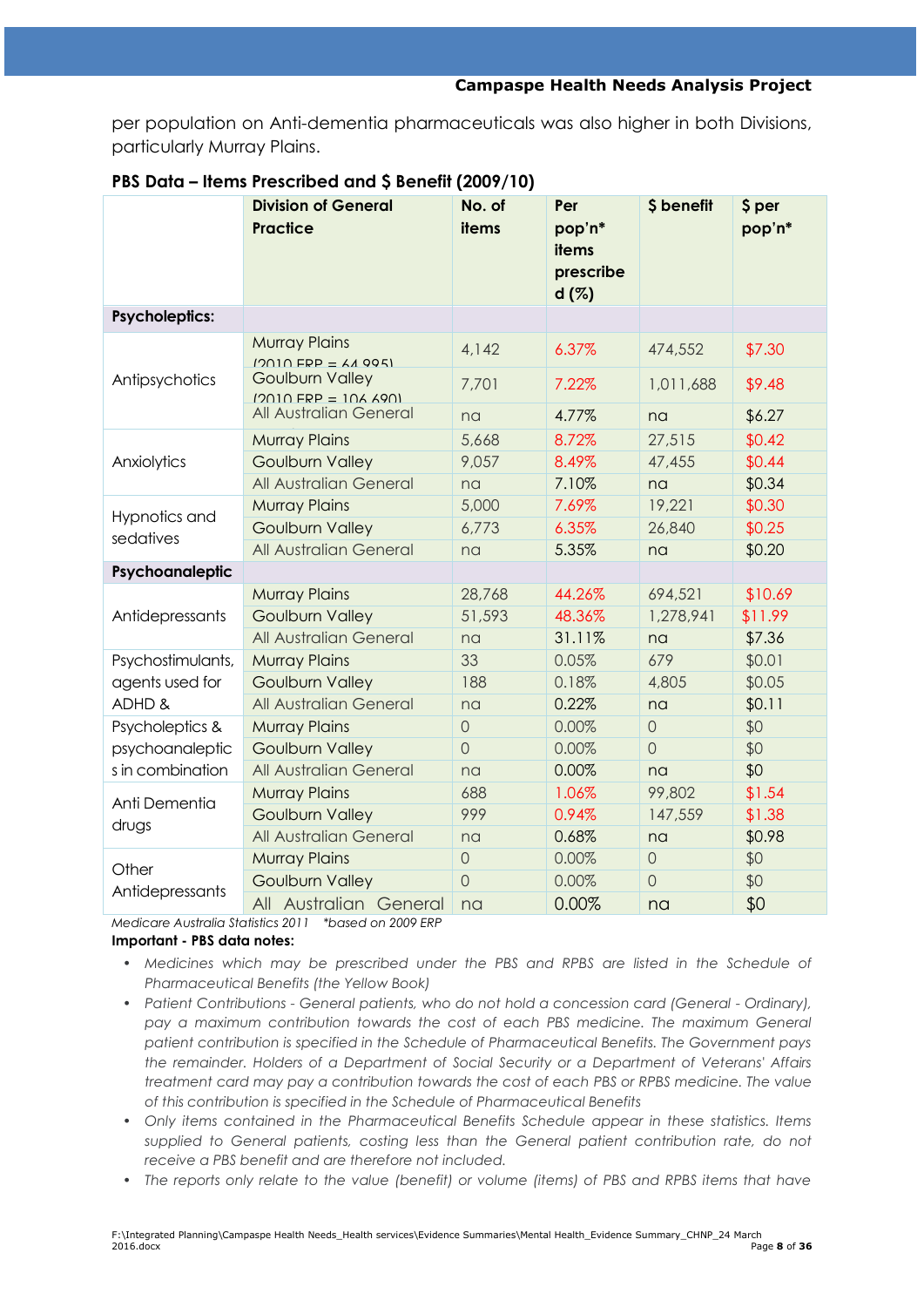#### **Campaspe Health Needs Analysis Project**

*been processed by Medicare Australia.*

- *The figures refer only to paid items processed from claims presented by approved pharmacies.*
- *The figures do not include any adjustments made against pharmacists' claims, any manually paid claims or any benefits paid as a result of retrospective entitlement or refund of patient contributions.*
- *The figures do not include items provided to public patients in public hospitals*
- *The figures do not contain Section 100 items (highly specialised drugs available through hospital pharmacies for out-patients).*

### **Mental Health Client Figures**

The following table sets out the number and proportion of residents, by LGA of residence, who are registered as clients with a mental health service in the Victorian public mental health client information management system.

In 2010/11, there were 463 mental health clients who were Campaspe residents, representing 1.2% of the 2010 estimated resident population. Compared to the Victorian total figure, Campaspe had a slightly higher proportion of population that were mental health clients, including adult, aged and child and adolescent clients.

|                   |                         | Campaspe          | Victoria  |
|-------------------|-------------------------|-------------------|-----------|
|                   | 2010 est.<br>population | 38,983            | 5,545,932 |
|                   | No. Clients             | 340               | 44,663    |
| <b>ADULT</b>      | % of 2010 est. pop.     | 0.90%             | 0.80%     |
|                   | No. Clients             | 62                | 7,961     |
| <b>AGED</b>       | % of 2010 est. pop.     | 0.20%             | 0.10%     |
|                   | No. Clients             | 59                | 7,835     |
| <b>CAMHS*</b>     | % of 2010 est. pop.     | 0.20%             | 0.10%     |
|                   | No. Clients             | $5$               | 621       |
| <b>FORENSIC</b>   | % of 2010 est. pop.     | $\qquad \qquad -$ | 0.00%     |
|                   | No. Clients             | 0                 | 543       |
| <b>SPECIALIST</b> | % of 2010 est. pop.     | 0.00%             | 0.00%     |
|                   | No. Clients             | 463               | 61,623    |
| <b>TOTAL</b>      | % of 2010 est. pop.     | 1.20%             | 1.10%     |

#### **Mental Health Clients by LGA and Type of Service (2010/11)**

*Source: Case Files 2010 - 11, MH&DD, DoH \* CAMHS = Child and adolescent mental health* 

*services*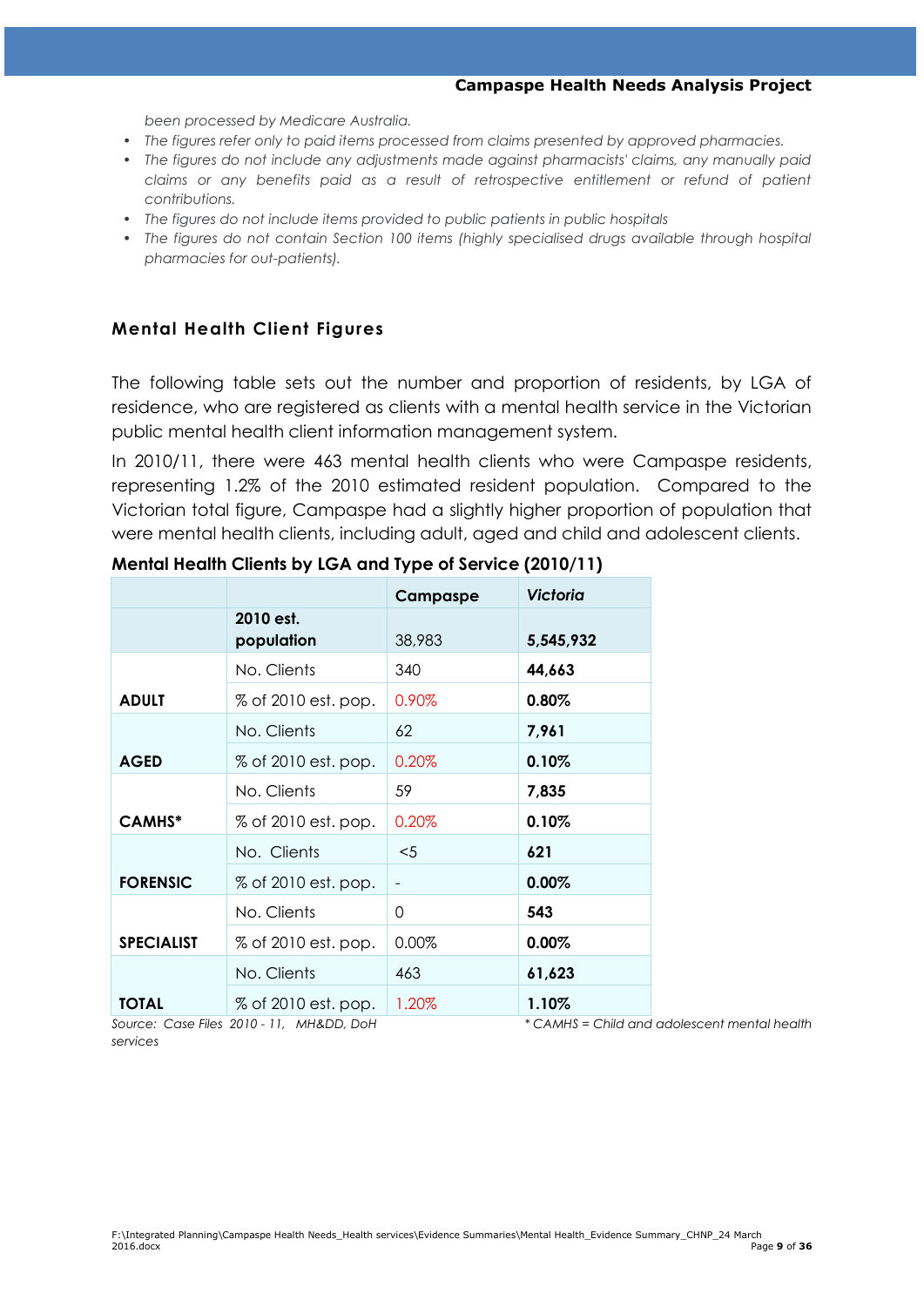## **Policy Review:**

#### **National Health Priority Areas**

The National Health Priority Areas (NHPAs) are diseases and conditions that Australian governments have chosen for focused attention because they contribute significantly to the burden of illness and injury in the Australian community. Mental Health is one of the nine priorities identified in the initiative which is overseen by the National Health Priority Action Council (NHPAC).

#### **Mental Health Reform**

On 16 April 2015 the Australian Government released the Final Report of the national **Review of Mental Health Programmes and Services -** *Contributing Lives, Thriving Communities* - undertaken by the National Mental Health Commission. The Government tasked the National Mental Health Commission with conducting a national review of mental health programmes and services. The focus of the review was on assessing the efficiency and effectiveness of programmes and services in supporting individuals experiencing mental ill-health and their families. The Australian Government released its response to the review in November 2015, outlining a system-level change in the Australian Government's role in mental health funding and reform. It lists nine, interconnected, concrete areas of reform:

- Locally planned and commissioned mental health services through Primary Health Networks (PHNs) and the establishment of a flexible primary mental health care funding pool
- A new easy to access digital mental health gateway
- Refocusing primary mental health care programmes and services to support a stepped care model
- Joined up support for child mental health
- An integrated and equitable approach to youth mental health
- Integrating Aboriginal and Torres Strait Islander mental health and social and emotional wellbeing services
- A renewed approach to suicide prevention
- Improving services and coordination of care for people with severe and complex mental illness
- National leadership in mental health reform

The timeline for the reform activity is outlined in the table below:

| $2015 -$<br>2016 | • Programme consolidation will commence to offer the agility and flexibility<br>needed to consolidate and refocus programmes and services.<br>• Funded organisations will be given a clear indication by December 2015 of<br>the future of the programme or funding stream from which they are currently<br>funded, including transition arrangements, to provide clarity about future<br>arrangements.<br>• PHN sites selected for phased implementation of stepped care approach.<br>Efforts will commence to address the inequitable distribution of access to the<br>$\bullet$<br>mental health nurses to support people with severe illness.<br>• The Fifth National Mental Health Plan will be developed with states and<br>territories. |
|------------------|------------------------------------------------------------------------------------------------------------------------------------------------------------------------------------------------------------------------------------------------------------------------------------------------------------------------------------------------------------------------------------------------------------------------------------------------------------------------------------------------------------------------------------------------------------------------------------------------------------------------------------------------------------------------------------------------------------------------------------------------|
|                  |                                                                                                                                                                                                                                                                                                                                                                                                                                                                                                                                                                                                                                                                                                                                                |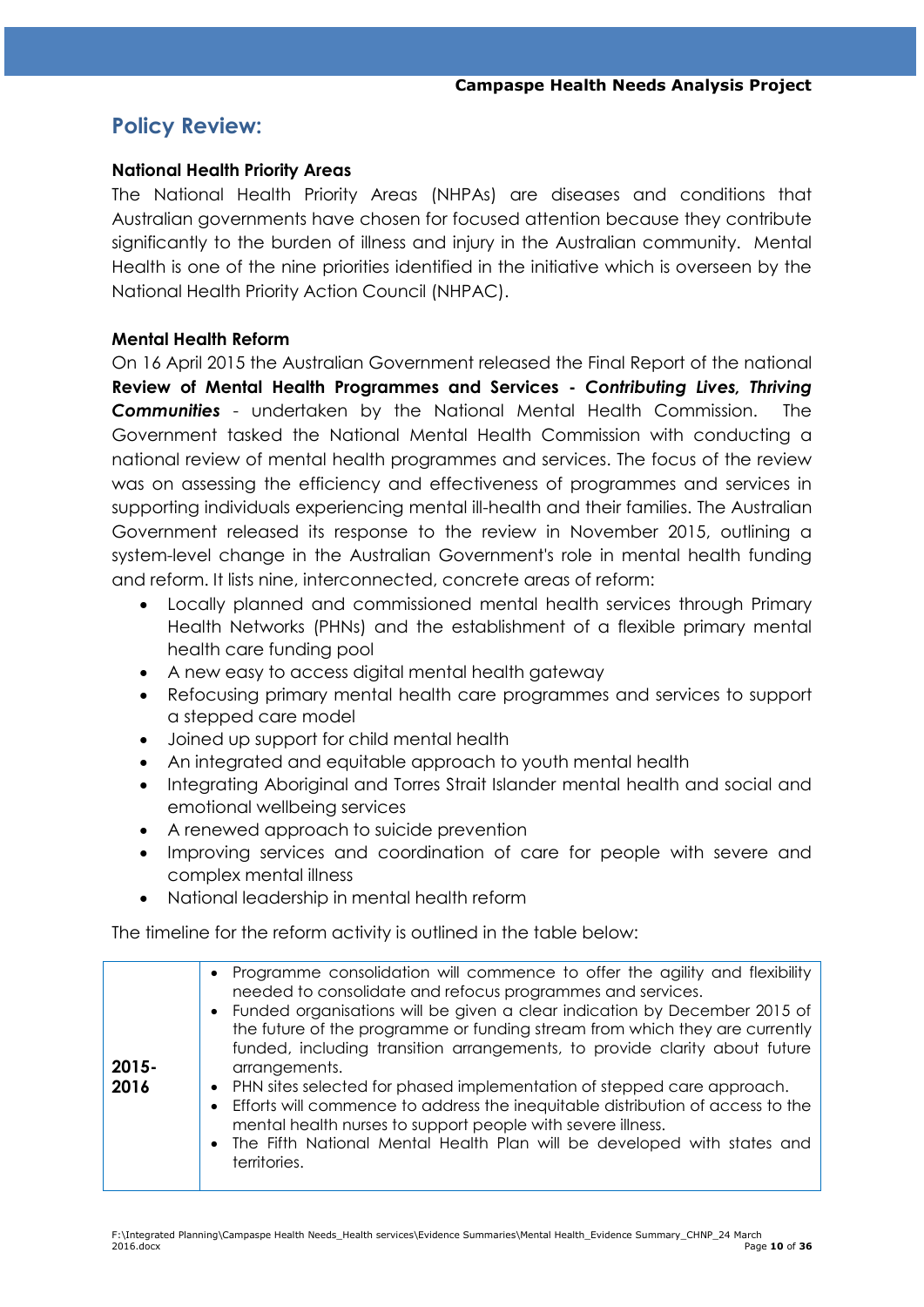| $2016 -$<br>2017 | Funding for existing programmes will be transferred to PHNs to form flexible<br>funding pool.<br>Additional funding for indigenous mental health services will start flowing to<br>$\bullet$<br>PHN <sub>s</sub> .<br>The first stage of the Digital Mental Health Gateway and phone line will<br>$\bullet$<br>begin.<br>'Opt in' individualised care packages will begin in selected demonstration<br>trial sites.<br>PHNs begin to commission mental health services from the flexible funding<br>pool according to a stepped care model.<br>New approaches to suicide prevention will begin, led by PHNs.<br>Estimated PHN total flexible funding pool = \$365m |
|------------------|--------------------------------------------------------------------------------------------------------------------------------------------------------------------------------------------------------------------------------------------------------------------------------------------------------------------------------------------------------------------------------------------------------------------------------------------------------------------------------------------------------------------------------------------------------------------------------------------------------------------------------------------------------------------|
| $2017 -$<br>2018 | The new arrangements for suicide prevention will be fully implemented.<br>$\bullet$<br>Demonstration of 'opt in' arrangements will be evaluated to inform full roll<br>out.<br>Redesign of primary mental health care programmes to ensure optimal<br>$\bullet$<br>targeting.<br>All regionally delivered primary mental health care grants programmes will<br>be commissioned through PHNs.<br>Estimated PHN Flexible Funding Pool = \$370m                                                                                                                                                                                                                       |
| 2018-<br>2019    | New programme arrangements for stepped care will be fully implemented<br>$\bullet$<br>through redesigned primary mental health care services delivered through<br>PHN flexible funding, including new services for young people with severe<br>illness or at risk of such.<br>All regionally delivered primary mental health care grants programmes will<br>be commissioned through PHNs.<br>Estimated PHN Flexible funding pool = \$385m                                                                                                                                                                                                                          |

#### **Campaspe Health Needs Analysis Project**

## **Better Access to Psychiatrists, Psychologists and General Practitioners**

The purpose of the Better Access initiative is to improve treatment and management of mental illness within the community. The Better Access initiative is increasing community access to mental health professionals and team-based mental health care, with general practitioners encouraged to work more closely and collaboratively with psychiatrists, clinical psychologists, registered psychologists and appropriately trained social workers and occupational therapists. Under the Better Access initiative MBS items provide Medicare benefits for the above mental health services.

#### **Mental Health Services in Rural and Remote Areas (MHSRRA)**

The MHSRRA programme provides rural and remote areas with more allied and nursing mental health services. MHSRRA provides funding to non-government health organisations such as Primary Health Networks, Aboriginal Medical Services and the Royal Flying Doctor Service to deliver mental health services by social workers, psychologists, occupational therapists, mental health nurses, Aboriginal health workers and Aboriginal mental health workers. MHSRRA funds the provision of mental health services in rural and remote communities that would otherwise have little or no access to mental health services, including in areas where access to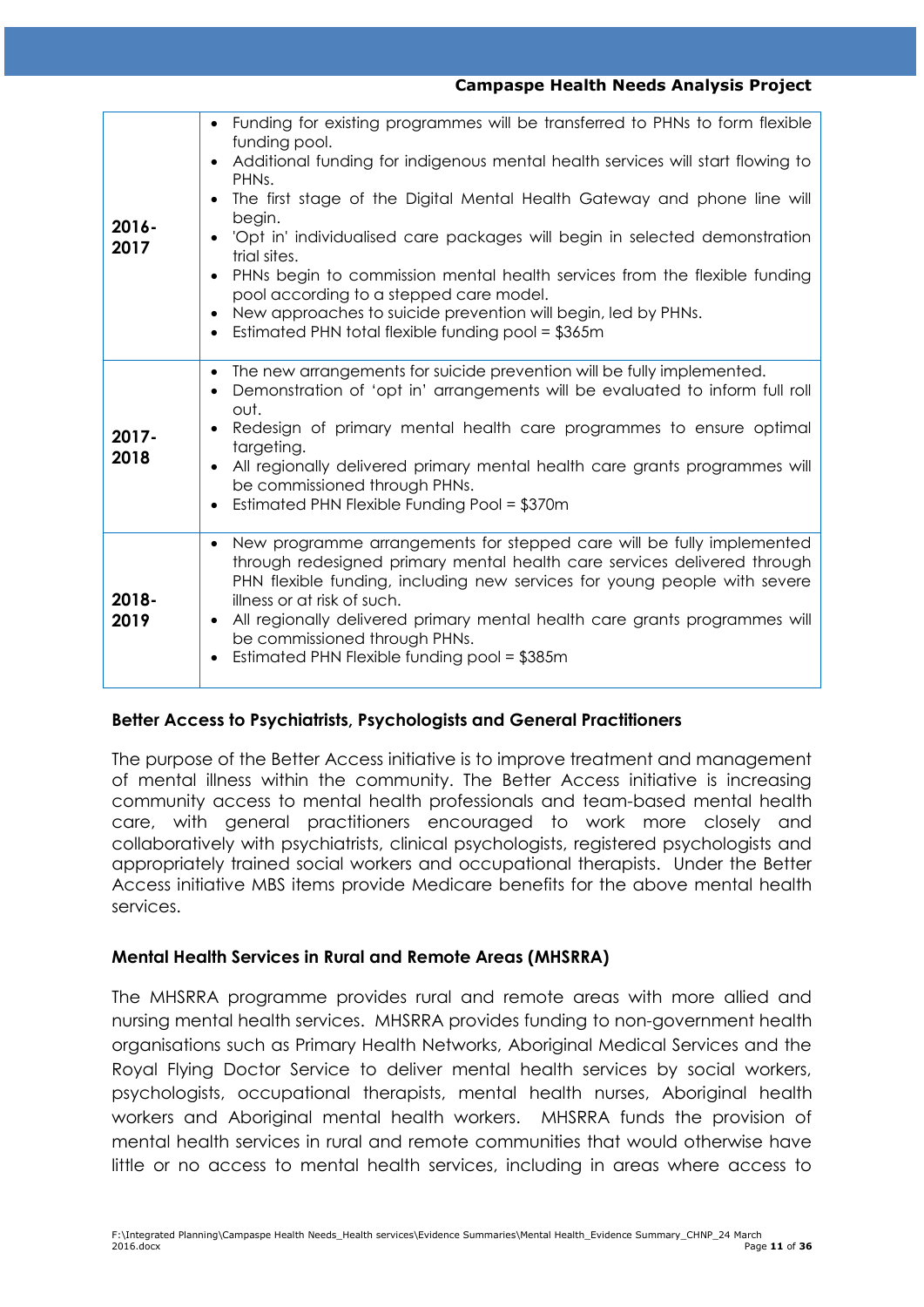#### **Campaspe Health Needs Analysis Project**

Medicare-subsidised mental health services is low. As a consequence, it enables more people with diagnosable mild to moderate mental illness to access mental health services in rural and remote areas.

### **Rural Health Outreach Fund (RHOF)**

The RHOF supports appropriate outreach health activities to address health issues identified in regional, rural and remote locations, including through improved coordination and combination of health activities. Under the RHOF the following four health priorities are specifically addressed:

- Maternity and paediatric health;
- Eve health:
- Mental health; and
- Support for chronic disease management.

#### **Primary Health Networks**

Primary Health Networks (PHNs) have been established with the key objectives of increasing the efficiency and effectiveness of medical services for patients, particularly those at risk of poor health outcomes, and improving coordination of care to ensure patients receive the right care in the right place at the right time. The Government has agreed to six key priorities for targeted work by PHNs. These are mental health, Aboriginal and Torres Strait Islander health, population health, health workforce, eHealth and aged care*. Mental Health is a national performance indicator for PHNs and as outlined above, PHNs are critical players in the national mental health reform package.*

## **Victorian Context:**

In Australia, each State and Territory has key legislation relevant to the provision of care and treatment of people with a mental illness. The use of control measures in establishing risk, detaining and transporting, reviewing legal status, determining the necessity of emergency psychiatric and medical treatment, and communicating health information must be understood in the broader context of mental health law.

Mental health legislation (MHL) is required to ensure a regulatory framework for mental health services and other providers of treatment and care, and to ensure that the public and people with a mental illness are afforded protection from the often-devastating consequences of mental illness. There are a number of key aspects of MHL that govern access to appropriate mental health care, specific psychiatric and non-psychiatric interventions, seclusion and restraint, voluntary and involuntary treatment, review mechanisms, and confidentiality.

Mental health legislation is currently the responsibility of state and territory governments, which in itself contributes to obstacles related to jurisdictional difference.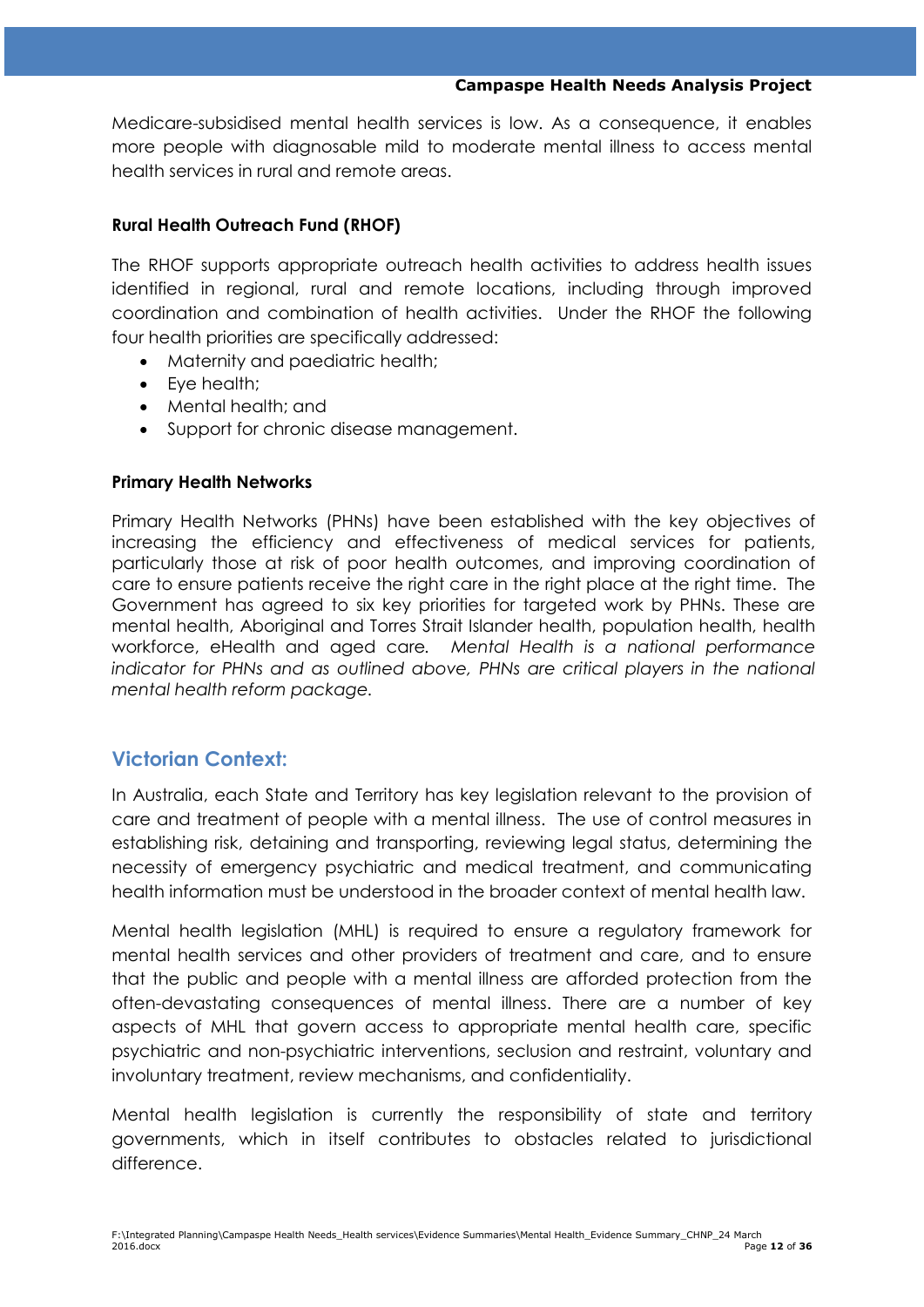#### **The Mental Health Act**

The *Mental Health Act 2014* came into effect on 1 July 2014. It delivers major reforms to Victoria's mental health system, placing people with a mental illness at the centre of their treatment, care and recovery.

The Act promotes **supported decision-making** and encourages strong communication between health practitioners, consumers, their families and carers. It supports people with a mental illness to make and participate in treatment decisions and to have their views and preferences considered and respected.

#### *Core principles and objectives of the Act*

The Mental Health Act has a number of core principles and objectives, including:

- assessment and treatment are provided in the least intrusive and restrictive way;
- people are supported to make and participate in decisions about their assessment, treatment and recovery;
- individuals' rights, dignity and autonomy are protected and promoted at all times;
- priority is given to holistic care and support options that are responsive to individual needs;
- the wellbeing and safety of children and young people are protected and prioritised;
- carers are recognised and supported in decisions about treatment and care.

**LOCAL CONTEXT:** Particular issues around cross-border implementation of the Victorian Mental Health Act and the NSW Mental Health Act. Issues are especially prevalent within the Aboriginal community due to transient nature of that group.

### **Victorian public health and wellbeing plan 2015-2019**

Improving mental health is one of the priorities included in the *[Victorian public](https://www2.health.vic.gov.au/about/health-strategies/public-health-wellbeing-plan)  [health and wellbeing plan 2015-2019](https://www2.health.vic.gov.au/about/health-strategies/public-health-wellbeing-plan)*. The plan identifies the following strategic directions for improving mental health in Victoria:

- enhance and develop strategies to promote mental health and wellbeing and reduce current high levels of psychological distress
- increase the intensity of targeted action for those who experience greater social and economic disadvantage
- specifically consider and support the social and emotional wellbeing of Aboriginal Victorians
- invest in early identification and intervention with vulnerable children and families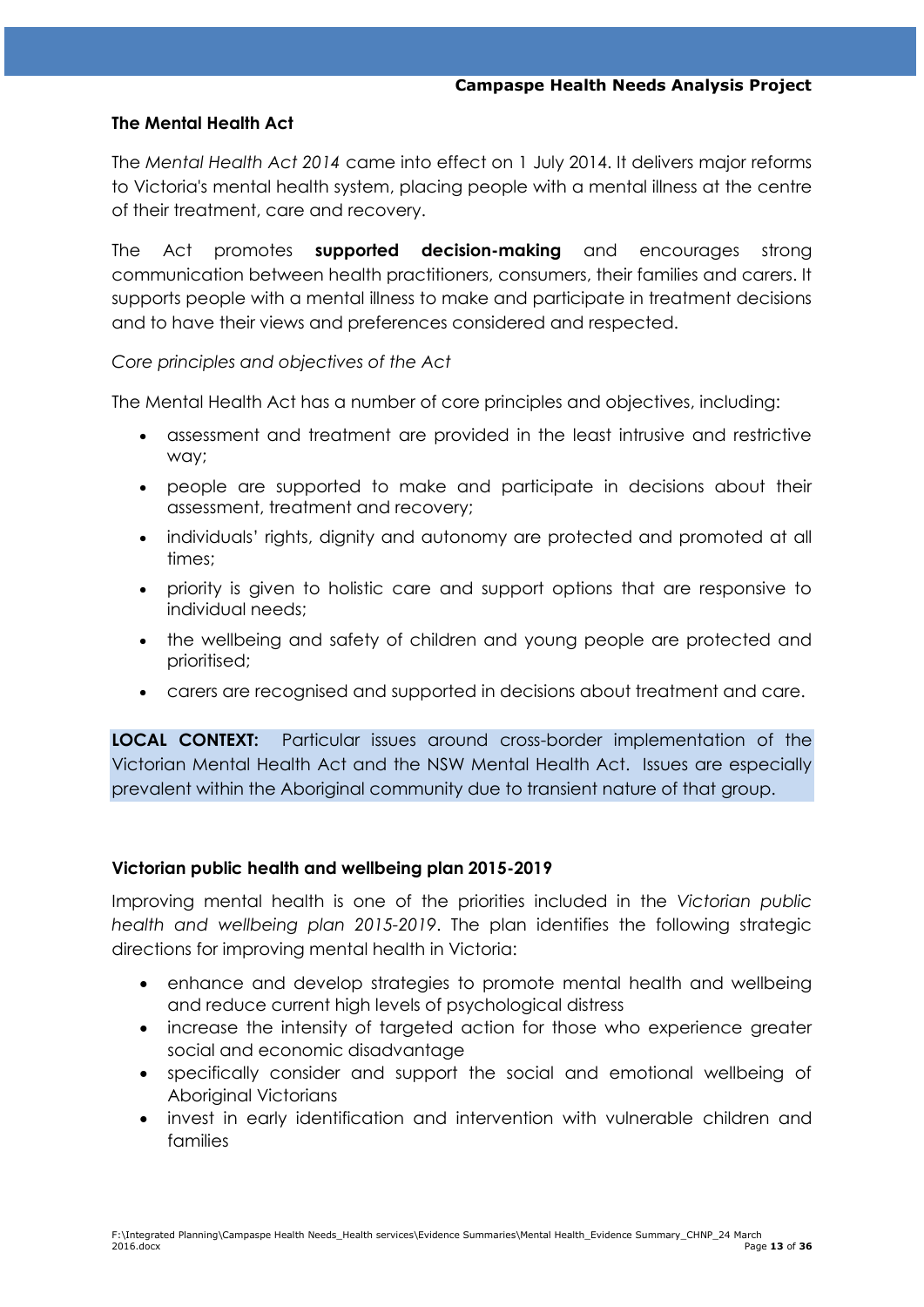focus on promoting wellbeing and preventing suicide in at-risk populations including Aboriginal Victorians, young Victorians and those living in low socioeconomic areas.

#### **Koolin Balit – Aboriginal Health Strategy**

Koolin Balit is the Victorian Government's strategic directions for Aboriginal health over the next 10 years. A significant strategy of Koolin Balit is to improve accessibility to culturally appropriate mental health support and services for Aboriginal Victorians.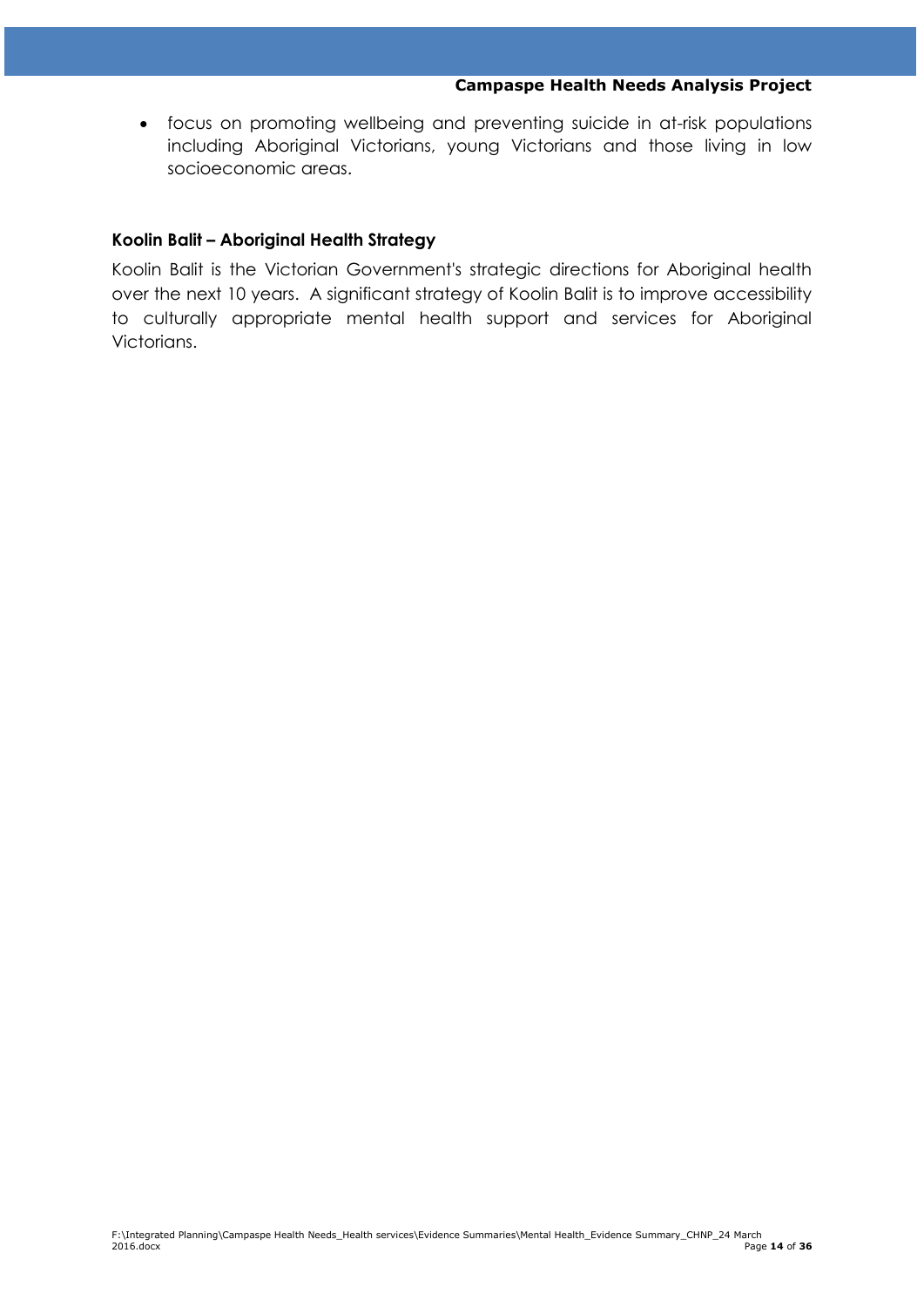## **Clinical Standards:**

The 2010 *National standards for mental health services* (the standards) provide a framework for quality mental health care that is recovery focused, consumer and carer centric, integrated and evidenced based.

The standards apply to Victorian mental health services – public, private and nongovernment – and services that deliver mental health care in community and primary care settings.

#### **Principles of the national standards**

The standards use the following principles of care:

- Mental health services should promote optimal quality of life.
- Services are delivered with the aim of facilitating sustained recovery.
- Consumers should be involved, as far as possible, in all decisions of treatment and care, and their treatment and setting.
- Consumers have the right to have a nominated carer involved in all aspects of care.
- Role, needs, capacity and requirement of carers are recognised.
- Participation of consumers and carers in development, planning, delivery and evaluation of mental health services is encouraged.
- Mental health treatment, care and support should be tailored to meet the specific needs of the consumer.
- Mental health treatment, care and support should impose the least personal restrictions on rights and choices of the consumer.

The standards emphasise desired outcomes for people with a mental illness, their carers and the wider community. They reflect the rights, dignity and empowerment of individuals. They also provide guidance on how to involve people with a mental illness, their families and carers in service planning, delivery, evaluation and improvement.

## **Risk Factors**

#### **Depression and Anxiety:**

While we don't know exactly what causes depression or anxiety, a number of things are often linked to its development. Depression usually results from a combination of recent events and other longer-term or personal factors, rather than one immediate issue or event.

#### Life events

Research suggests that continuing difficulties – long-term unemployment, living in an abusive or uncaring relationship, long-term isolation or loneliness, prolonged exposure to stress at work – are more likely to cause depression than recent life stresses. However, recent events (such as losing your job) or a combination of events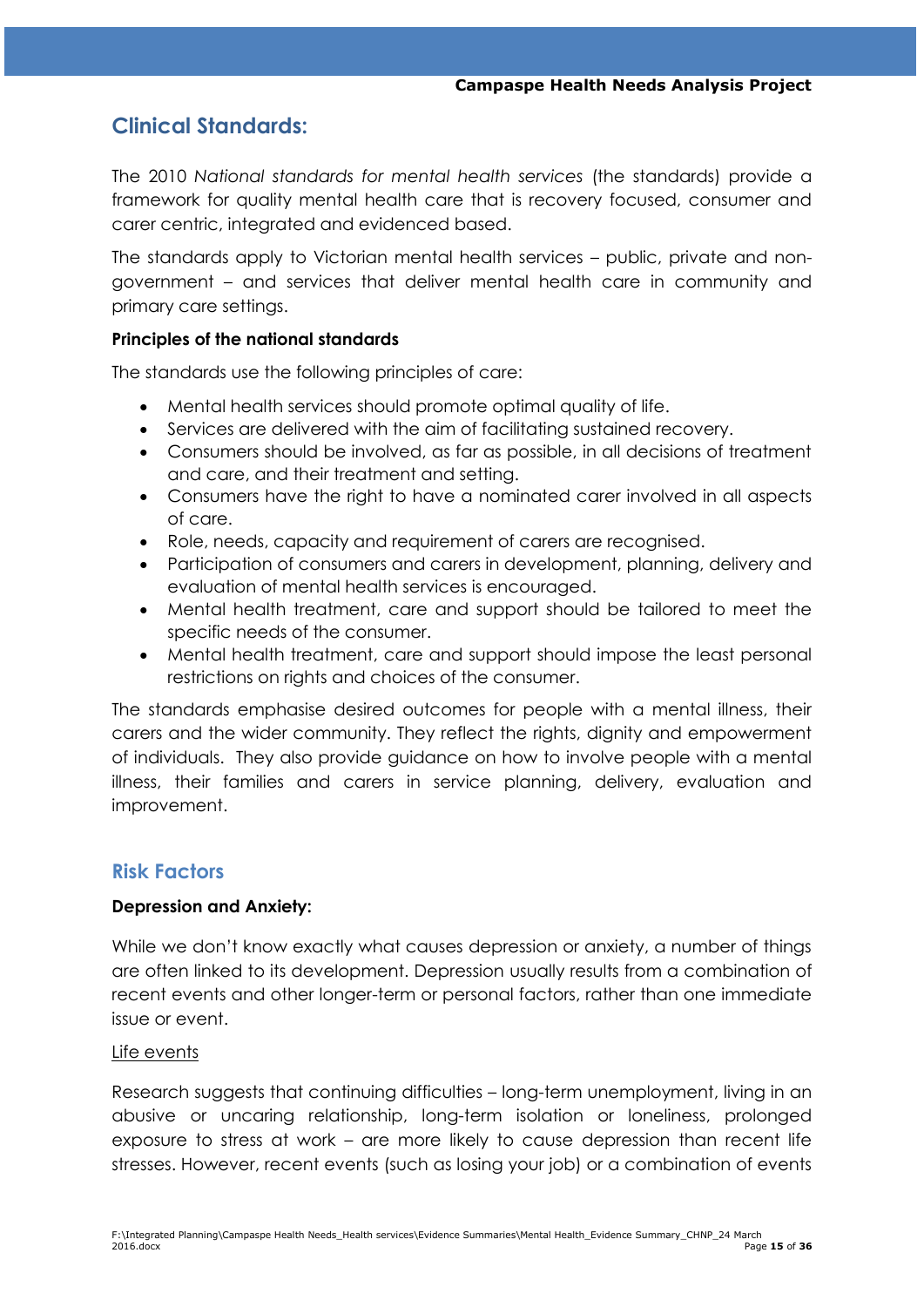can "trigger' depression if you"re already at risk because of past bad experiences or personal factors.

#### Personal factors

- **Family history** Depression can run in families and some people will be at an increased genetic risk. However, having a parent or close relative with depression doesn"t mean you"ll automatically have the same experience. Life circumstances and other personal factors are still likely to have an important influence.
- **Personality** –Some people may be more at risk of depression because of their personality, particularly if they have a tendency to worry a lot, have low selfesteem, are perfectionists, are sensitive to personal criticism, or are self-critical and negative.
- **Serious medical illness**  The stress and worry of coping with a serious illness can lead to depression, especially if you"re dealing with long-term management and/or chronic pain.
- **Drug and alcohol use**  Drug and alcohol use can both lead to and result from depression. Many people with depression also have drug and alcohol problems. Over 500,000 Australians will experience depression and a substance use disorder at the same time, at some point in their lives.

#### Family history of mental health problems

People who experience anxiety often have a history of mental health problems in their family. However, having a parent or close relative experience a mental health condition doesn't mean you'll automatically develop anxiety. Life circumstances and other personal factors are still likely to have an important influence.

#### Ongoing stressful events

Stressful events can also trigger symptoms of anxiety. Common triggers include:

- job stress or job change
- change in living arrangements
- pregnancy and giving birth
- family and relationship problems
- major emotional shock following a stressful or traumatic event
- verbal, sexual, physical or emotional abuse or trauma
- death or loss of a loved one.

#### Physical health problems

Continuing physical illness can also trigger anxiety or complicate the treatment of either the anxiety or the physical illness itself. Common conditions that can do this include:

- hormonal problems (e.g. overactive thyroid)
- diabetes
- asthma
- heart disease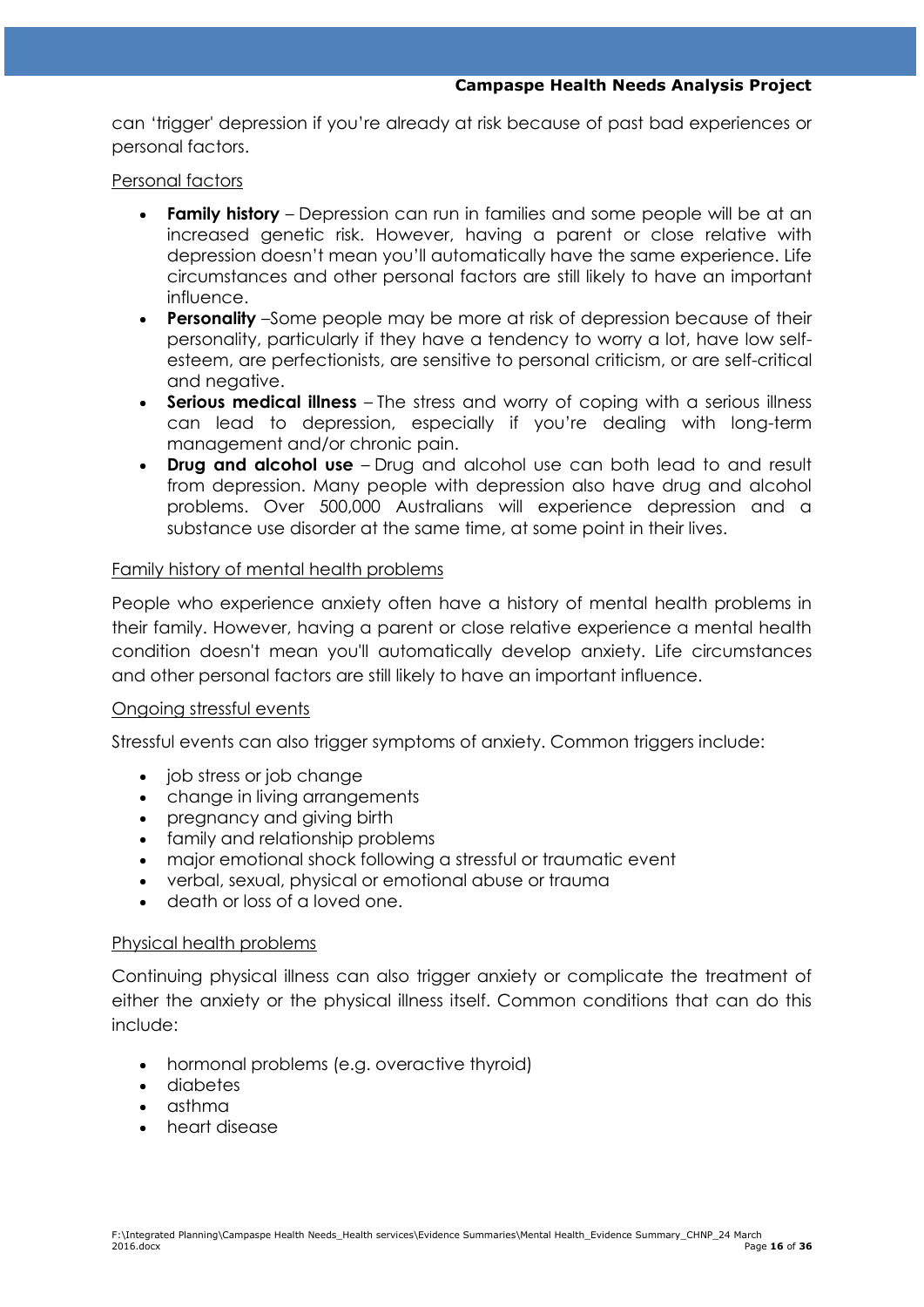#### Substance use

Heavy or long-term use of substances such as alcohol, cannabis, amphetamines or sedatives can cause people to develop anxiety, particularly as the effects of the substance wear off. If you're experiencing anxiety, you may find yourself using more of the substance to cope with withdrawal-related anxiety, which can lead to you feeling worse.

#### Personality factors

Research suggests that people with certain personality traits are more likely to have anxiety. For example, children who are perfectionists, easily flustered, lack selfesteem or want to control everything, sometimes develop anxiety during childhood or as adults.

#### **Factors affecting men:**

- Physical health problems
- Relationship problems
- Employment problems
- Social isolation
- Significant change in living arrangements (e.g. separation or divorce)
- Pregnancy and birth of a baby
- Drug and alcohol use.

#### **Factors affecting women:**

Major life events such as pregnancy, motherhood and menopause can create major stresses for some women. Negative life experiences such as poverty, discrimination, violence, unemployment and isolation can also impact on women's mental health and wellbeing. Gender roles and unequal economic and social relations between men and women in our community may also contribute to women's higher risk of depression.

Some of the situations that can contribute to anxiety and depression in women include:

- Caring for family members who are unwell or unable to look after themselves
- Significant changes in living arrangements
- Violence or abuse
- Fating disorders
- Same-sex attraction
- Pregnancy (antenatal)
- Having a baby and becoming a mother (postnatal)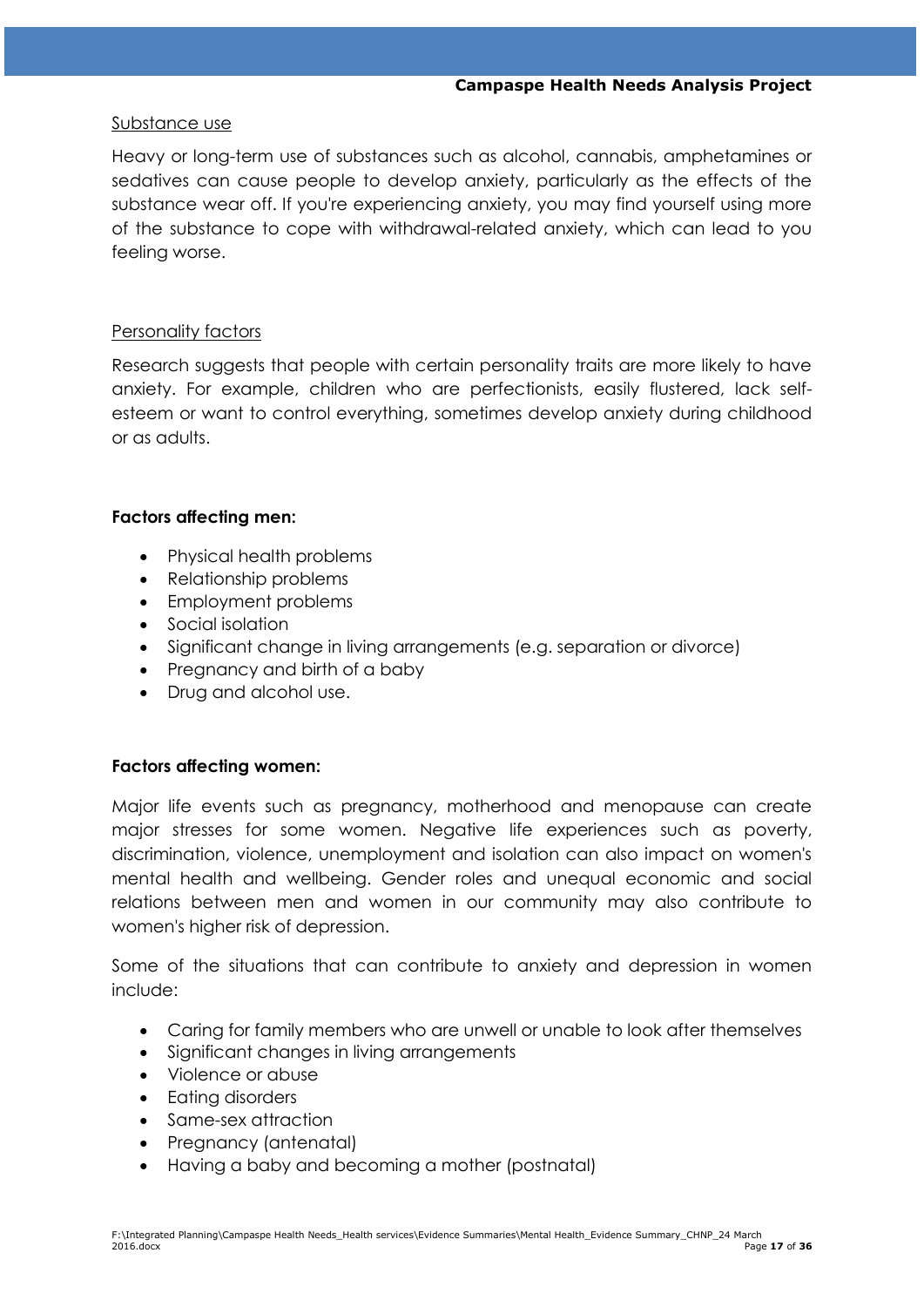Menopause

#### **Factors affecting older people:**

Depression and anxiety in older people may occur for different reasons, but physical illness or personal loss can be common triggers. Factors that can increase an older person's risk of developing depression or anxiety include:

- an increase in physical health problems/conditions e.g. heart disease, stroke, Alzheimer's disease
- chronic pain
- side-effects from medications
- losses: relationships, independence, work and income, self-worth, mobility and flexibility
- social isolation
- significant change in living arrangements e.g. moving from living independently to a care setting
- admission to hospital
- particular anniversaries and the memories they evoke.

#### **Factors affecting Aboriginal and Torres Strait Islanders:**

While there are risk and protective factors such as housing, employment and education that affect everyone, there are also specific risk and protective factors that have a high impact on the social emotional wellbeing and rates of depression among Aboriginal and Torres Strait Islander people.

Protective factors among Aboriginal and Torres Strait Islander communities enable people to feel strong and resilient. These factors include:

- social connectedness and sense of belonging
- connection to land, culture, spirituality and ancestry
- living on or near traditional lands
- self-determination
- community governance
- passing on of cultural practices.

Significant risk factors that impact on the social emotional wellbeing of Aboriginal and Torres Strait Islander communities include:

- widespread grief and loss
- impacts of the Stolen Generations and removal of children
- unresolved trauma
- separation from culture and identity issues
- discrimination based on race or culture
- economic and social disadvantage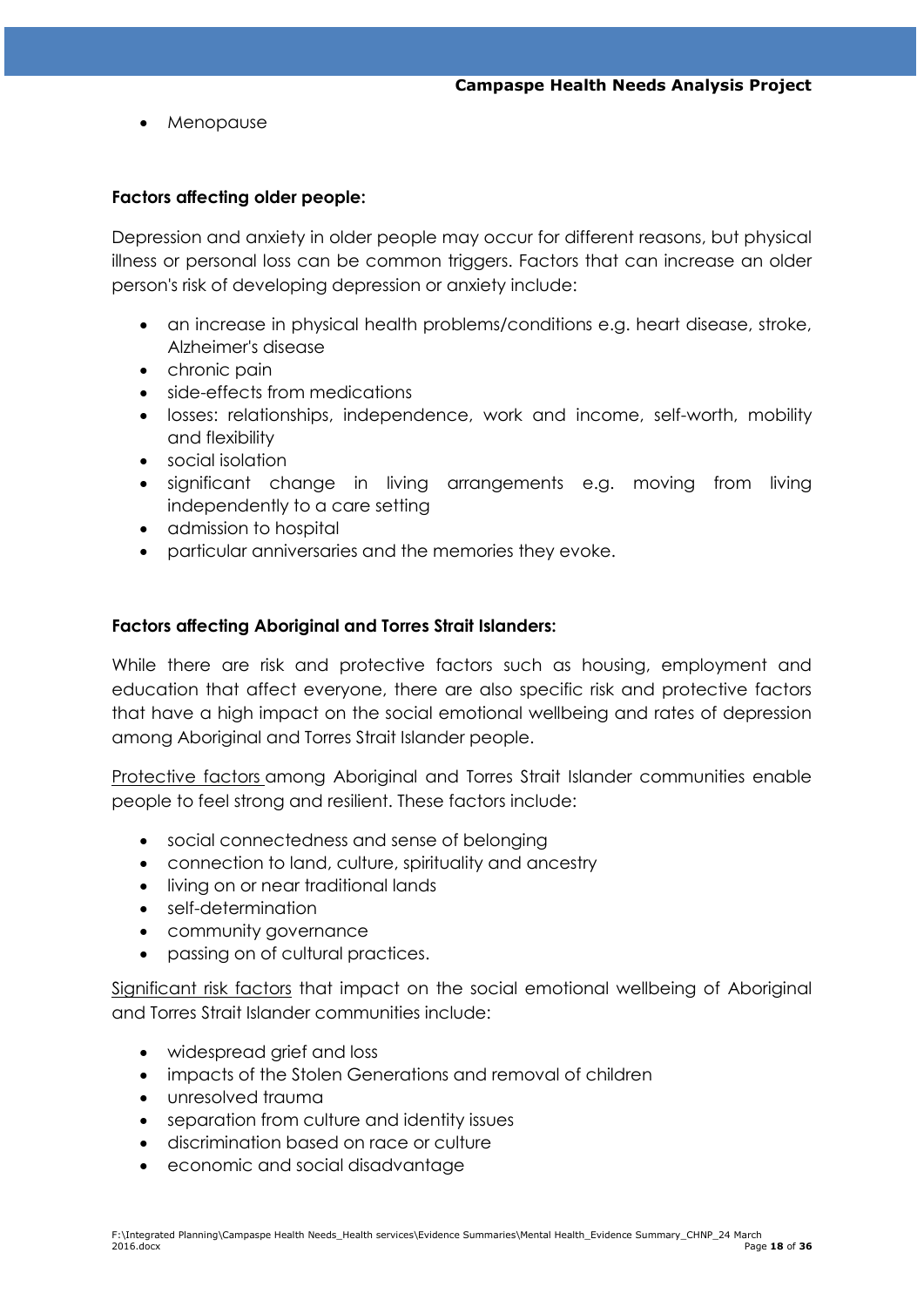- physical health problems
- **•** incarceration
- violence

.

substance misuse.

An additional, important risk factor is the experience of racial discrimination. Over half (56 per cent) of Aboriginal and Torres Strait Islander people who experience discrimination report feelings of psychological distress (AIHW, 2011).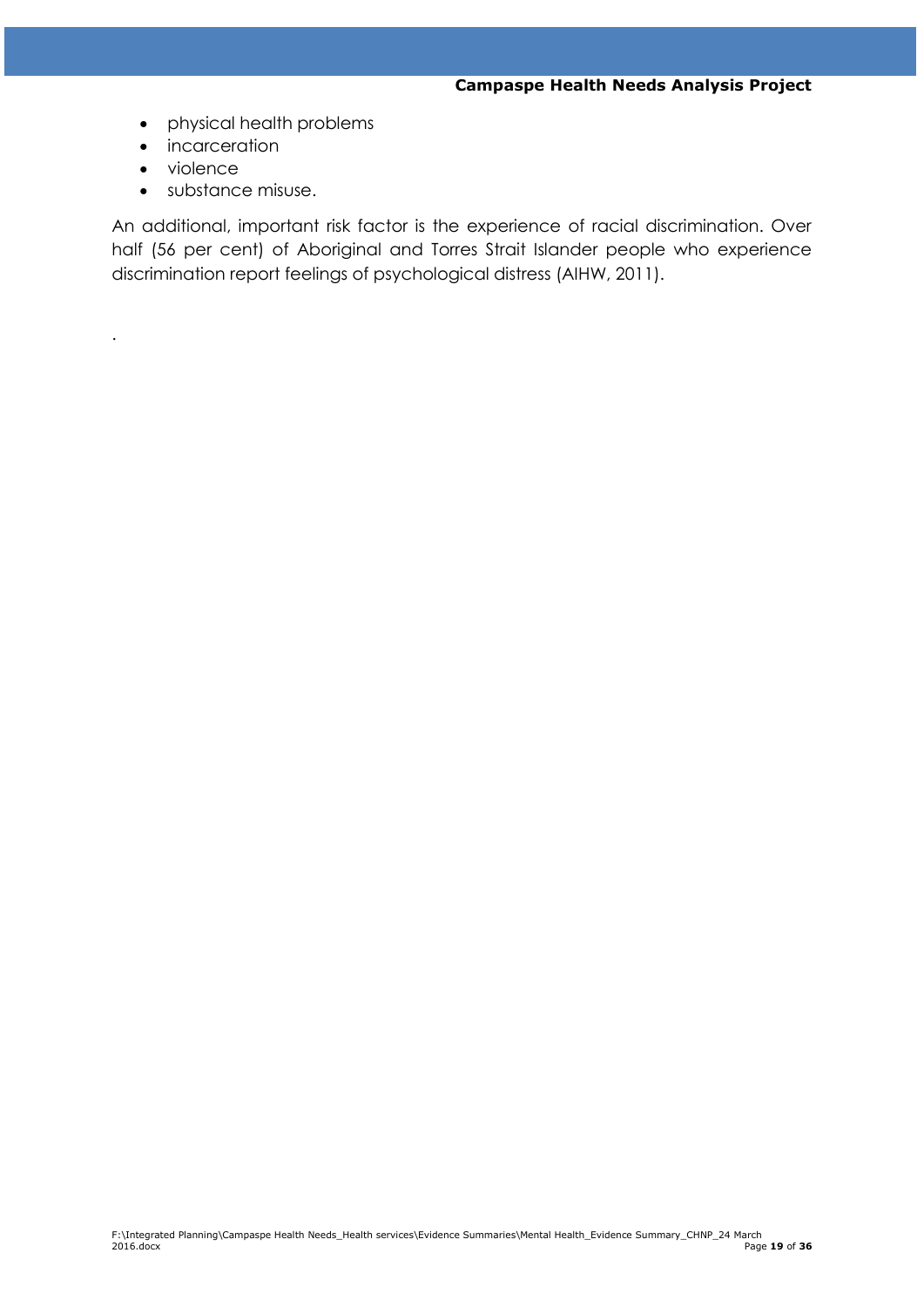## **Evidence based strategies/ Intervention evidence:**

## **Protection and Health Promotion:**

**VicHealth** have identified four areas of action to promote mental health and wellbeing. They include:

- arts and social connection;
- preventing violence against women;
- reducing race-based discrimination; and
- young people and resilience.

The following provides a summary of evidence‐based strategies, from the World Health Organisation, which have been found to improve mental health, enhance resilience and reduce the risk for mental illness:

- Improving nutrition
- Improving housing
- Improving access to education
- Reducing economic insecurity
- Strengthening community networks
- Reducing the harm from addictive substances (such as through taxation, reduced availability, reduced use during pregnancy)
- Intervening after disasters
- Preventing violence
- Promoting a healthy start in life (such as prenatal and infancy home visiting programs, and parenting interventions)
- Reducing child abuse and neglect (such as home-based interventions and self‐defence strategies for children)
- Coping with parental mental illness
- Enhancing resilience and reducing risk behaviours in schools (e.g. Reach Foundation Programs)
- Dealing with family disruption
- Intervening in the workplace
- Supporting refugees
- Mentally healthy ageing (such as exercise, social support, early screening in primary care, depression and suicide prevention interventions) (WHO, 2004a and 2004b)

In the Australian context, significant national, state and territory policy development has facilitated the implementation of a range of evidence based initiatives and programs. Current national initiatives include:

- MindMatters whole of school mental health promotion program for secondary schools
- Kids Matter whole of school mental health promotion program for primary schools
- *beyondblue*: the national depression initiative primary prevention program targeting depression and anxiety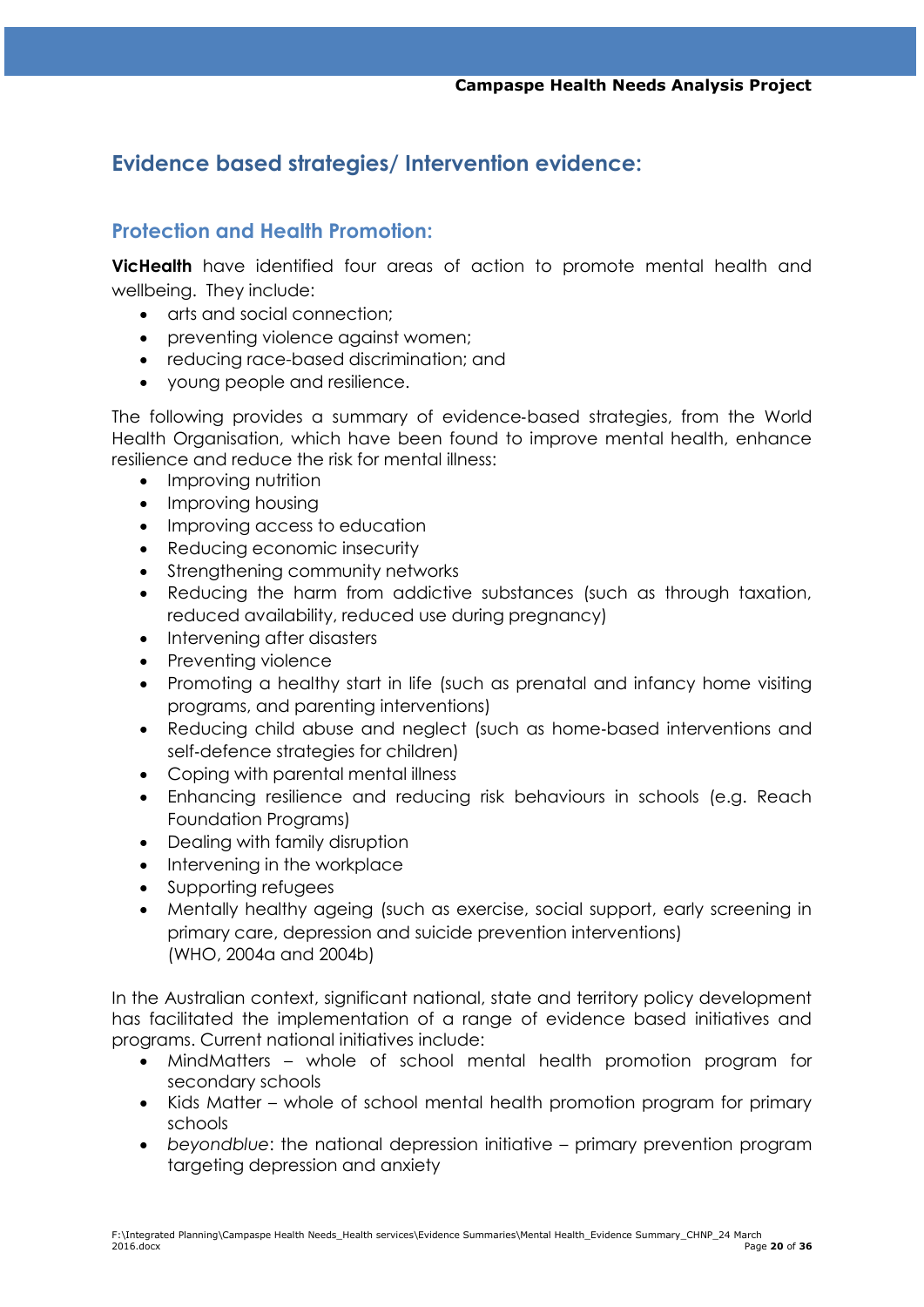- Mindframe National Media and Mental Health Initiative media and mental health sector education about responsible reporting of mental illness and suicide
- ResponseAbility (Education) teacher education for improving understanding of social and emotional development and wellbeing of children and young people;
- ResponseAbility (Journalism) journalism student education about principles of appropriate reporting of mental illness and suicide;
- SANE Australia mental illness stigma reduction;
- Better Outcomes in Mental Health Care improving community access to primary mental health care

(Patterson, 2009)

### **Eating Disorders:**

Eating disorders are characterized by excessive and persistently disturbed eating or eating-related behaviours that lead to changes in the person's consumption of food to a degree that is harmful to their health and well-being. Young people with eating disorders are over ten times more likely to die prematurely than their peers without an eating disorder. This increased risk includes increased risk of suicide and serious physical health issues arising from effects of bingeing, purging and starvation on the body's organs and metabolism. It is common for eating disorders to co-occur with other mental health and substance use disorders. It has been estimated that 56%- 95% of individuals with an eating disorder meet diagnostic criteria for at least one other mental disorder. These often include anxiety, depression, and substance abuse. (Headspace, 2016)

The following services offer support for consumers and clinicians regarding eating disorders:

- The Butterfly Foundation
- Eating Disorders Victoria
- The Victorian Centre for Excellence in Eating Disorders.

#### **Campaspe PCP IHP Plan**

Promoting Mental Health is a priority for the Campaspe PCP Integrated Health Promotion Plan 2013-2017. The interventions relating to the mental health priority area will target the wider community to promote acceptance of diversity and inclusive practices to reduce the occurrence of discrimination. Reflective of the composition of our community, the groups we will focus on promoting acceptance of will be young people, the rurally isolated, Aboriginal people, people with a mental illness and people living with a disability.

Local businesses will be targeted to participate in the "Welcoming Business Program" that will be developed to educate and inform practice to promote inclusive behaviour for the whole community. The program will be supported by the Shire of Campaspe and implemented as a joint initiative.

The second objective of this priority area is working with the PCP member organisations to review their own inclusive practices and identify areas that need to be addressed. The organisations will consult with consumers to highlight perceived areas of discrimination and undertake an equity audit of their programs and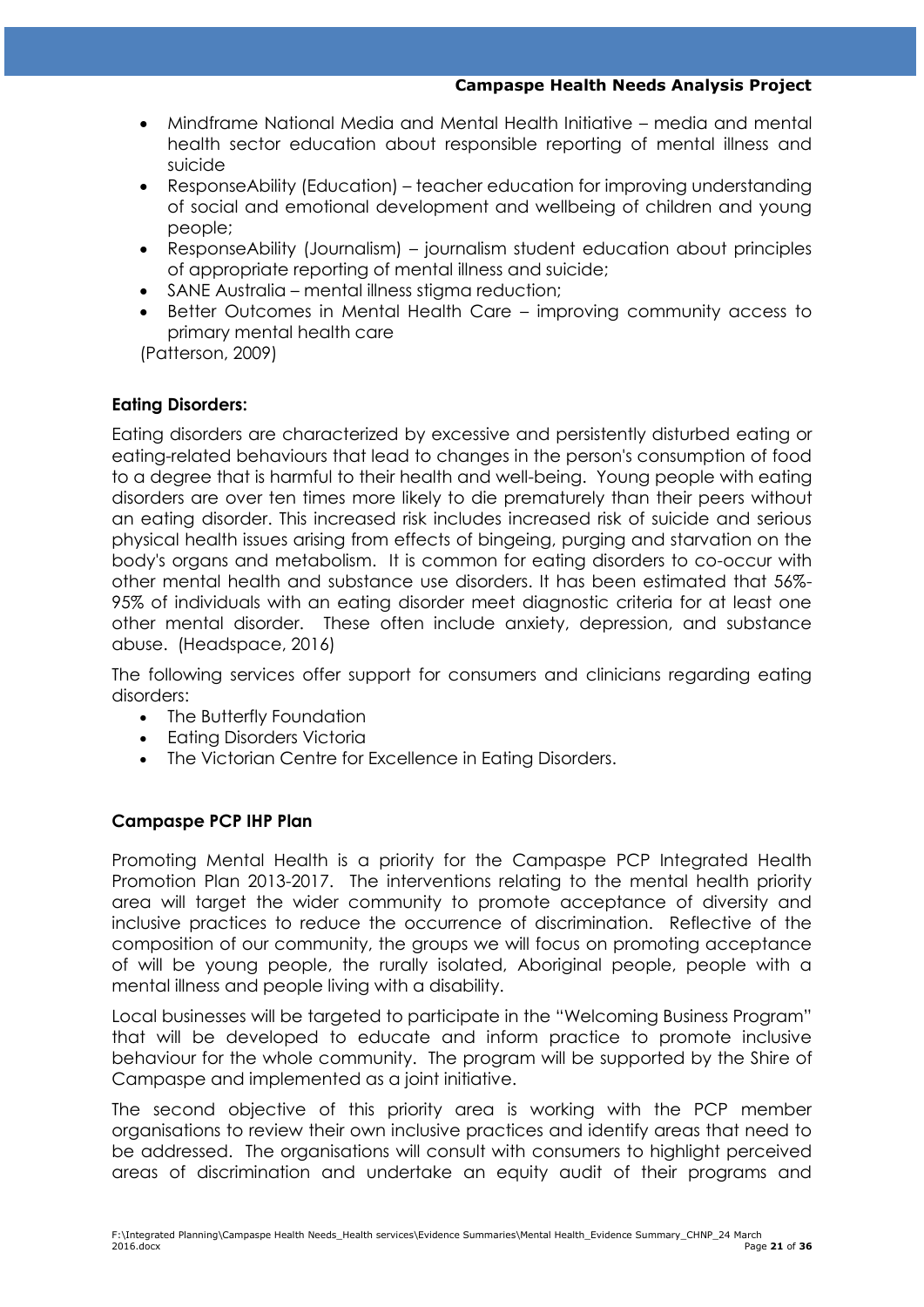services. Based on these results strategies and capacity building programs will be developed and implemented to overcome these issues.

The final approach we will explore for this priority area is to promote mental health through an arts and culture platform. The main area of work for this will be to continue to support Njernda deliver their Koori Market to celebrate and promote local Aboriginal arts and culture. We will also position ourselves to be prepared to respond to funding opportunities that further promote the local culture and increase awareness of people who may be experiencing discrimination within the community.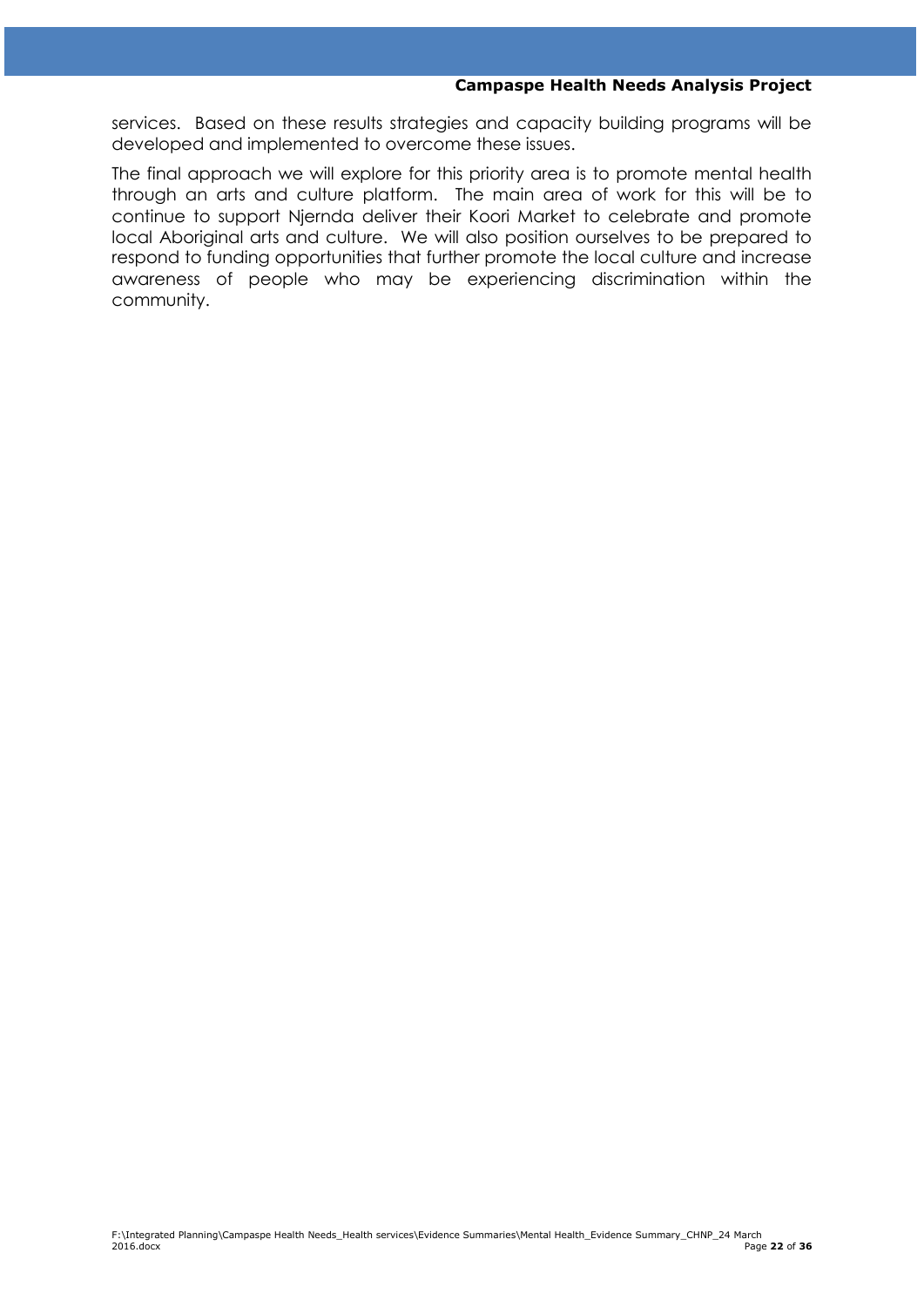## **Programs and Services:**

## **Current local service access**

#### **Illness Prevention:**

#### **Screening**

The **headspace Psychosocial Assessment for young people** guides the interviewer through a series of domains in order to assess areas of difficulty that may be indicative of psychosocial problems.

The Menzies Centre have developed **AIMhi Mental Health assessment tool** which is specific for Aboriginal and Torres Strait Islander populations and can be used in a primary healthcare setting.

The **Edinburgh Post-Natal Depression scale** is a set of 10 screening questions that can indicate whether there are symptoms present that are common in women with depression and anxiety during pregnancy and in the year following the birth of a child. It is not intended to provide a diagnosis – only trained health professionals should do this, however if the score is greater than 10, consultation with a health professional is strongly recommended.

**Kessler Psychological Distress Scale (K10)** is a 10-item questionnaire intended to yield a global measure of distress based on questions about anxiety and depressive symptoms that a person has experienced in the most recent 4 week period. The use of a consumer self-report measure is a desirable method of assessment because it is a genuine attempt on the part of the clinician to collect information on the patient"s current condition and to establish a productive dialogue.

#### **Early Intervention**

Prompt diagnosis and early intervention in the initial stages of a mental illness can have significant and life-changing consequences for a person"s mental health.

Early intervention can lead to:

- improved diagnosis and treatment
- more timely and targeted referrals to specialist services
- improved confidence and engagement of primary care providers.

**GPs and early intervention**: A general practitioner (GP) is a good place for families to start if there are concerns about a child"s development or behaviour. GPs can perform an initial assessment of the child and, if necessary, arrange referrals to a psychiatrist or another specialist for assessment of the need for intervention or treatment. Some children, for example those with autism spectrum disorders, can be at greater risk of secondary mental health problems developing later in life, and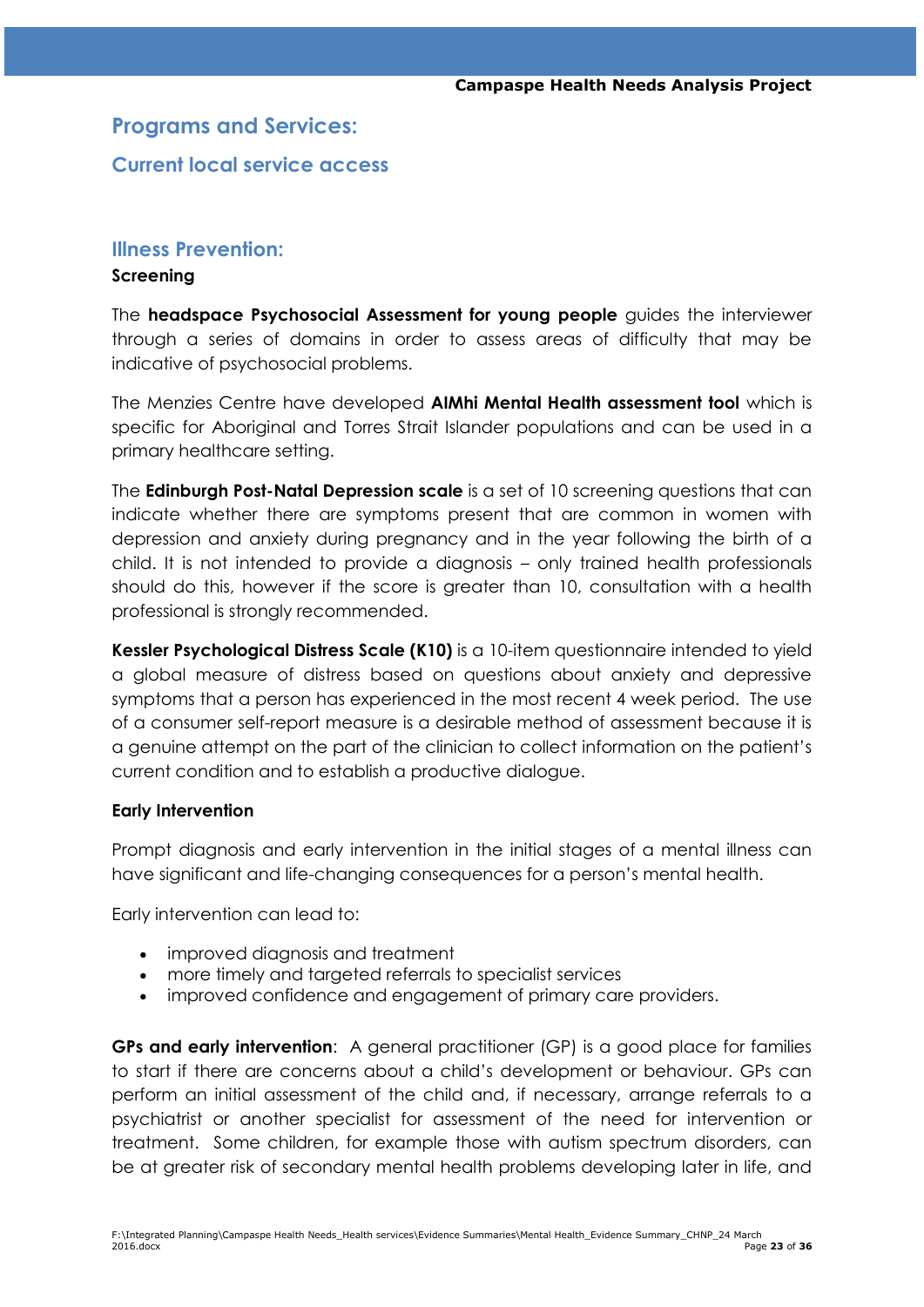may need to be seen by a paediatrician, psychologist or other professional to optimise their future mental health.

#### **Social/Counselling Services**

A range of public and private providers are available within the Campaspe catchment. Counselling Services aim to improve well-being in the community by offering supportive counselling, therapy, practical support, referrals to other services, and advocacy for individuals or groups.

**LOCAL CONTEXT:** Echuca Regional Health, Kyabram District Health Service and Rochester and Elmore District Health Service all employ Social workers.

### **Access to Allied Psychological Services (ATAPS)**

ATAPS enables GPs to refer consumers to ATAPS mental health professionals who deliver focussed psychological strategies and services. ATAPS mental health professionals include psychologists, social workers, mental health nurses, occupational therapists and Aboriginal and Torres Strait Islander health workers with specific mental health qualifications. Through ATAPS, patients are eligible for a maximum of 12 sessions per calendar year - six time-limited sessions with an option for a further six sessions following a mental health review by the referring GP. Sessions can be individual and/or group therapy sessions. ATAPS provides patients with assistance for short-term intervention. If further sessions are required it may mean that the patient needs a longer term programme to meet his/her needs. Through ATAPS, patients are also eligible for up to 12 separate group therapy services, within a calendar year, involving 6-10 patients. These group services are separate from the individual services and do not count towards the 12 individual mental health services in a calendar year. Primary Health Networks (PHNs) act as fundholders for ATAPS.

**LOCAL CONTEXT:** MBS 2014-2015 data reports the following;

- 679 patients accessing one of 10 Medicare-registered Psychologists servicing the Campaspe catchment. This is under the MBS funded GP Mental Health Treatment Plan. Each patient accesses an average of 4.27 visits each year.
- A total of 1,865 GP Mental Health Treatment Plans performed
	- 442 GP Mental Health Treatment Plans prepared by a medical practitioner
	- who has not undertaken mental health skills training (MBS Items 2700, 2701)
	- 1,423 GP Mental Health Treatment Plans prepared by a medical practitioner who has undertaken mental health skills training (MBS Items 2715, 2717)
- 428 Reviews of GP Mental Health Treatment Plans or Psychiatric Assessment and Management Plan (MBS Item 2712)
- 1,437 Mental Health Attendance visits to 50 General Practitioners across the Campaspe catchment (MBS Item 2713)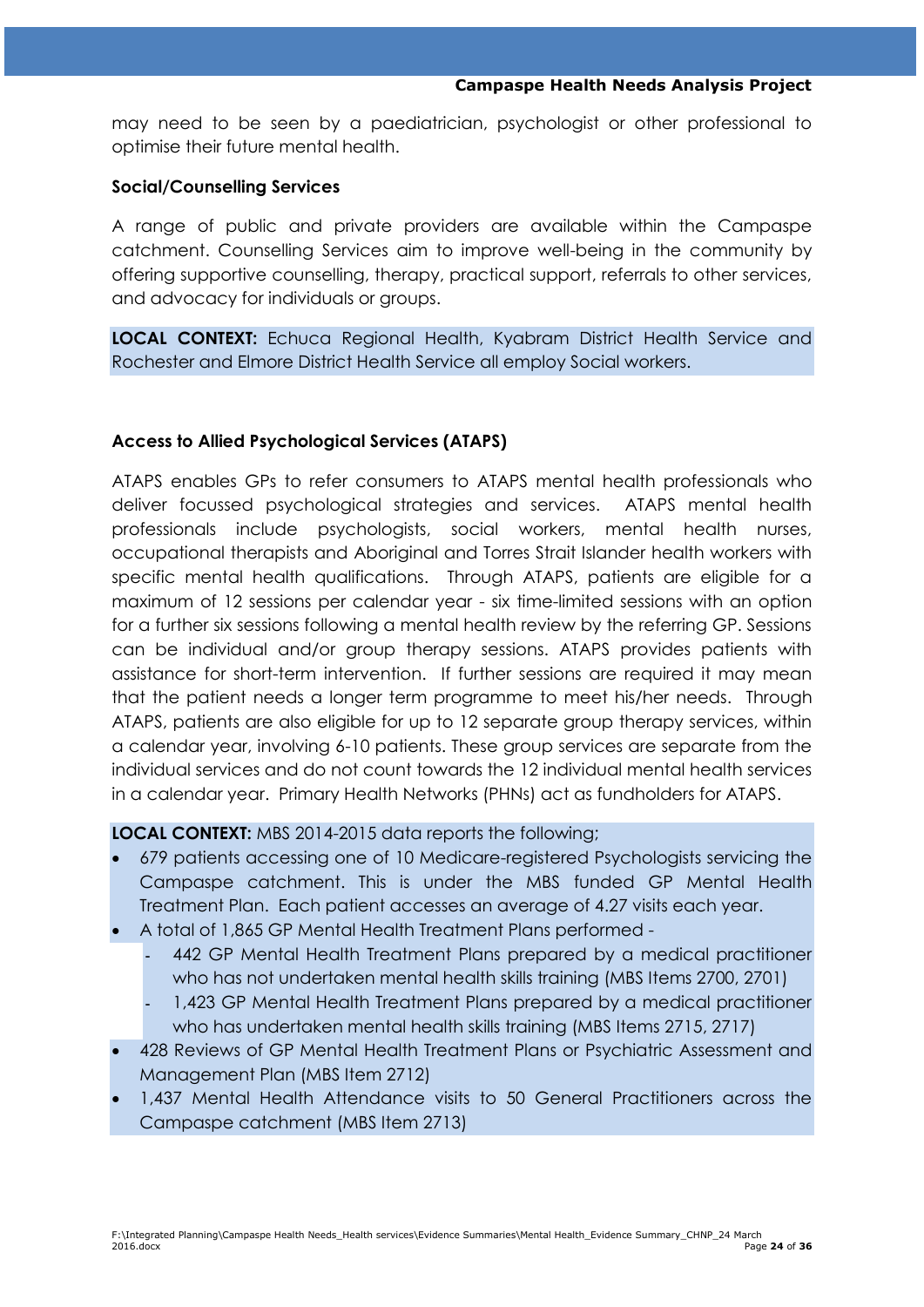#### **headspace**

*headspace* is the National Youth Mental Health Foundation providing early intervention mental health services to 12-25 year olds. The service is designed to make it easy as possible for a young person and their family to get the help they need for problems affecting their wellbeing. This covers four core areas: mental health, physical health, work and study support and alcohol and other drug services. The services can be accessed through headspace centres, online counselling service eheadspace and post-vention suicide support program headspace School Support.

**LOCAL CONTEXT:** There is a Headspace located in Bendigo, Shepparton and Swan Hill.

#### **Youth Early Intervention Team (YEIT)**

The Youth Early Intervention Treatment is provided to young people who are exhibiting a moderate to severe high prevalence mental health disorder eg depression, anxiety, eating disorders or personality disorders. These disorders must have had a recent onset (neither chronic, nor a situational crisis or an Adjustment Reaction Disorder). The client must be able to benefit from a two - 12 week brief psychological intervention.

**LOCAL CONTEXT**: YEIT is offered at Bendigo Health in Bendigo.

#### **Youth Early Psychosis Stream (YEPS)**

The Youth Early Psychosis Stream (YEPS) aims to provide a service to young people aged between 16 and 25 who are either at risk of/or are experiencing a first episode of psychosis. The service focus is to provide earlier and more intensive treatment, minimising disability associated with psychosis, including the impact of distress and trauma on both the young person and their family. This service is delivered by the YMHS community team which provides coverage to the entire Loddon Southern Mallee Campaspe region.

**LOCAL CONTEXT**: YEPS is access through Bendigo Health.

#### **Student Welfare Coordinators**

All secondary schools within the Campaspe catchment have a student welfare coordinator. They are responsible for helping students handle issues such as truancy, bullying, drug use and depression. Student welfare coordinators work with other welfare professionals and agencies to address student needs. The coordinators are funded by the Victorian Education Department.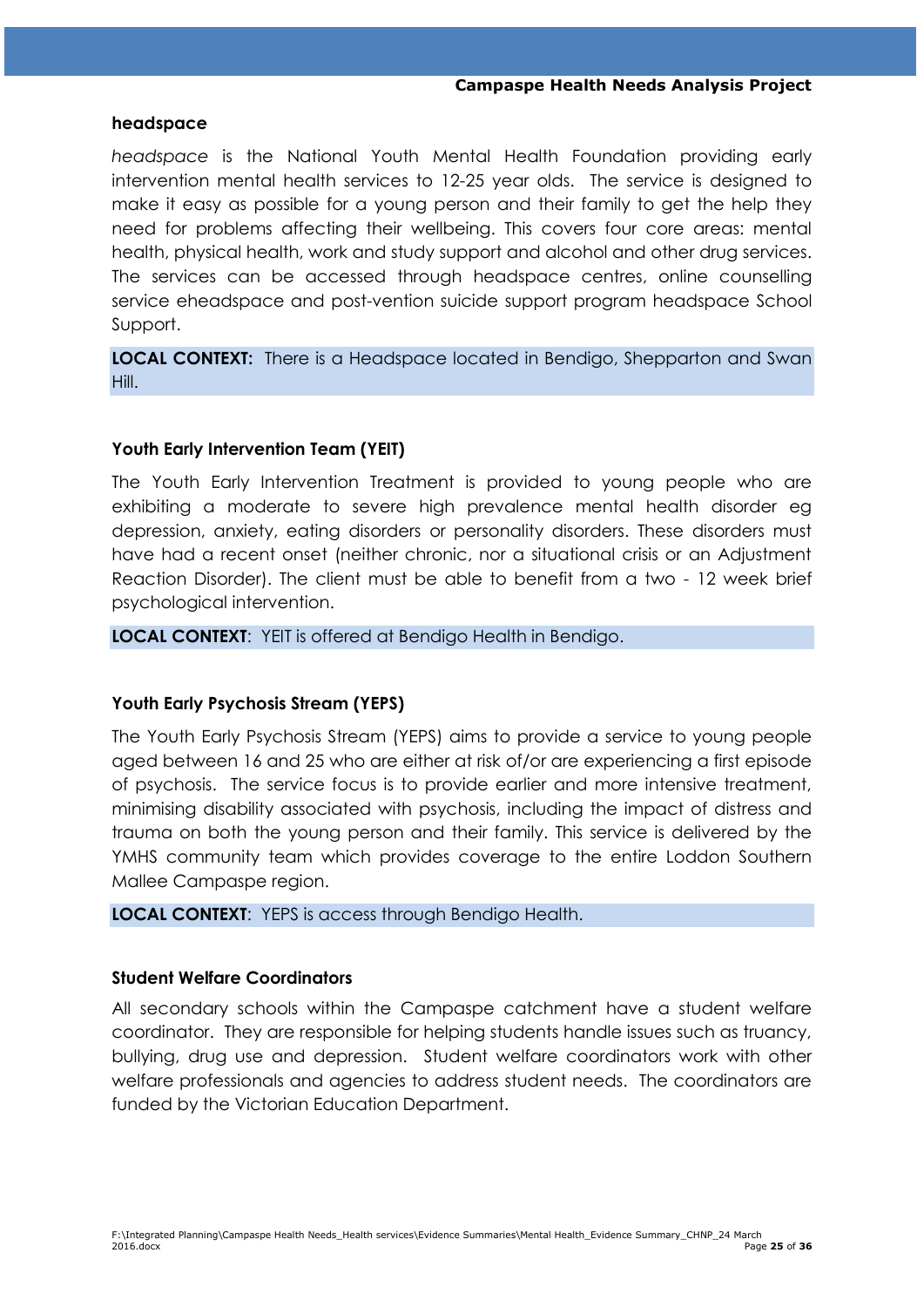## **Primary Care/Secondary Care/Tertiary Care/Quaternary Care:**

Most Victorians with mental health issues access mental health services through their general practitioner or primary care provider, but people who are seriously affected by their illness can be referred to the specialist mental health service system.

Generally the impact or severity of the condition, rather than a specific diagnosis, triggers access to specialist mental health services. Specialist mental health services in Victoria are divided into two service delivery types: clinical and non-clinical.

Clinical services focus on assessment and treatment of people with a mental illness. These services are called area mental health services and are managed by general health facilities, such as hospitals.

Non-clinical services are called Mental Health Community Support Services (MHCSS). These focus on activities and programs that help people manage their own recovery and maximise their participation in community life.

Both clinical and non-clinical services operate within geographically defined catchment areas.

#### **Recovery-oriented mental health practice**

The purpose of principles of recovery-oriented mental health practice is to ensure that mental health services are being delivered in a way that supports the recovery of mental health consumers.

Six principles are identified that ensure recovery-oriented mental health practice. These are:

- uniqueness of the individual (which includes empowering the individual to be the centre of care)
- real choices (which includes achieving a balance between duty of care and support for an individual to take positive risks)
- attitudes and rights (which includes listening to, learning from and acting on communications from the individual and their carers)
- dianity and respect
- partnership and communication (which includes acknowledging each individual is an expert on their own life, and that recovery involves working in partnership with individuals and their carers)
- evaluating recovery (which includes measuring outcomes on a range of indicators in addition to health and wellness, such as housing, employment and social relationships).

(Victorian Government Department of Health, 2013. *National Practice Standards for the Mental Health Workforce 2013.* Melbourne, Victoria)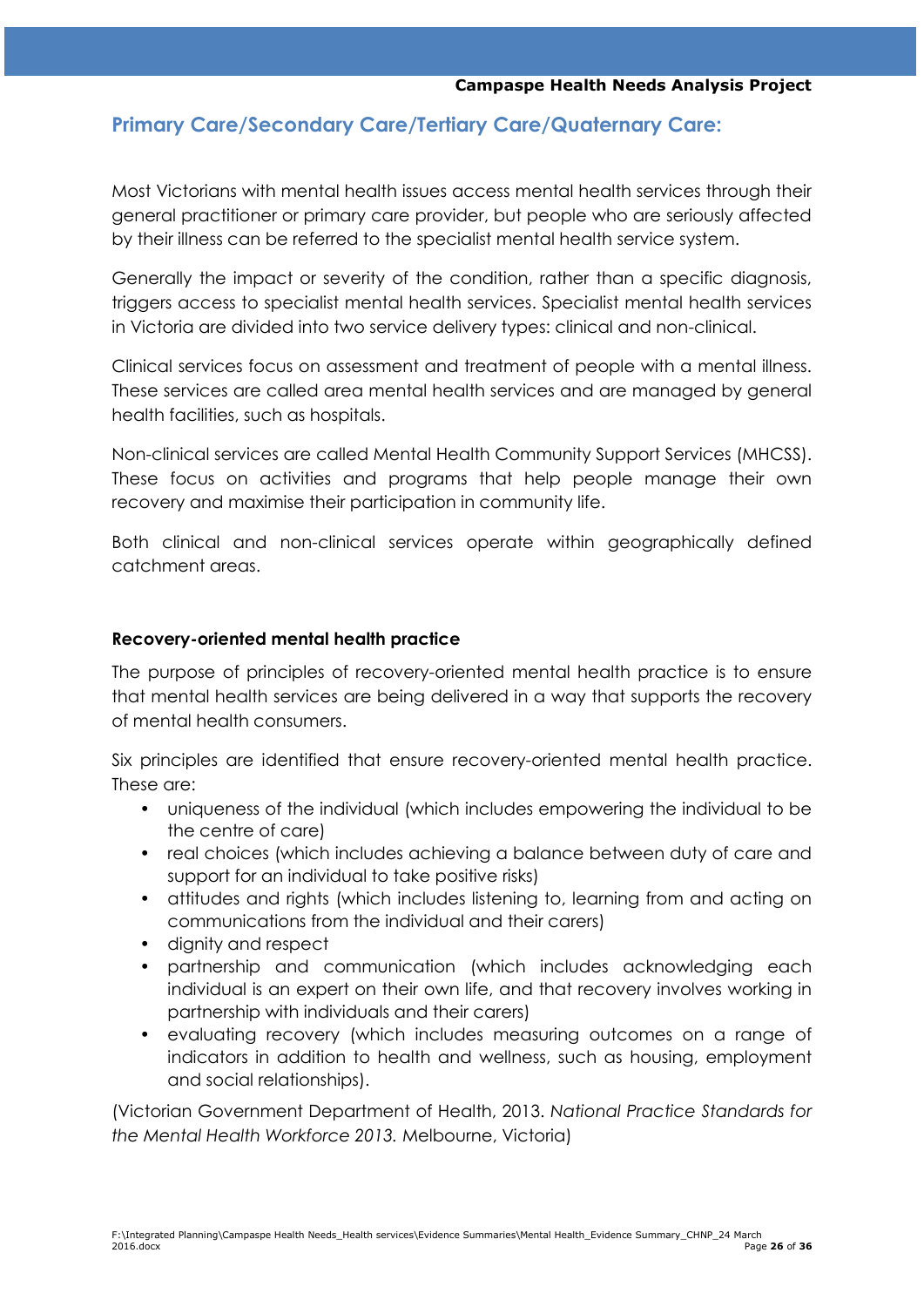#### **Adult Mental Health Services (AMHS)**

Adult specialist mental health services are aimed primarily at people aged 16 to 64 years with a serious mental illness or disorder who experience significant levels of disturbance and psychosocial disability. All clinical adult area mental health services provide intensive community treatment, mobile support and continuing care.

**LOCAL CONTEXT:** AMHS is provided in Campaspe by Echuca Community Mental Health.

#### **Child and Adolescent Mental Health Servcies (CAMHS)**

Child and adolescent mental health services (CAMHS) provide specialist mental health treatment and care to children and adolescents up to 18 years of age. These services assess and treat children and adolescents (0-18 years) with moderate to severe, complex and disabling problems and disorders, and assist those with less severe problems with information and advice about where and how to get help and facilitate referral as appropriate. Vulnerable children and young people and families, including those involved in statutory services, are prioritised.

Child and Adult Mental Health Services (CAMHS) also provides consultation to other service providers working with children and adolescents to promote early intervention and effective delivery of primary level responses for children and young people experiencing mild to moderate mental health problems. This strengthens their mental health knowledge base. In order to promote efficient and effective care at the most appropriate level, CAMHS assist primary care services such as GPs, community health services, and student wellbeing and support services.

**LOCAL CONTEXT:** CAMHS provided in Campaspe by Echuca Community Mental Health.

#### **Aged Persons Mental Health Services (APMHS)**

Specialist mental health services for people aged 65 years and over provide services for people with long-standing mental illness or those who have developed functional illnesses in later life. These services also cover older people with psychiatric or severe behavioural difficulties associated with organic disorders such as dementia. Service components include community-based APMH teams, acute inpatient services, intensive community treatment programs and residential care. Community-based APMH services are delivered through multidisciplinary teams that provide specialist expertise in medical assessment and treatment, psychological, behavioural, social and functional assessments and a range of therapeutic interventions.

**LOCAL CONTEXT:** APMHS is provided in Campaspe by Echuca Community Mental Health.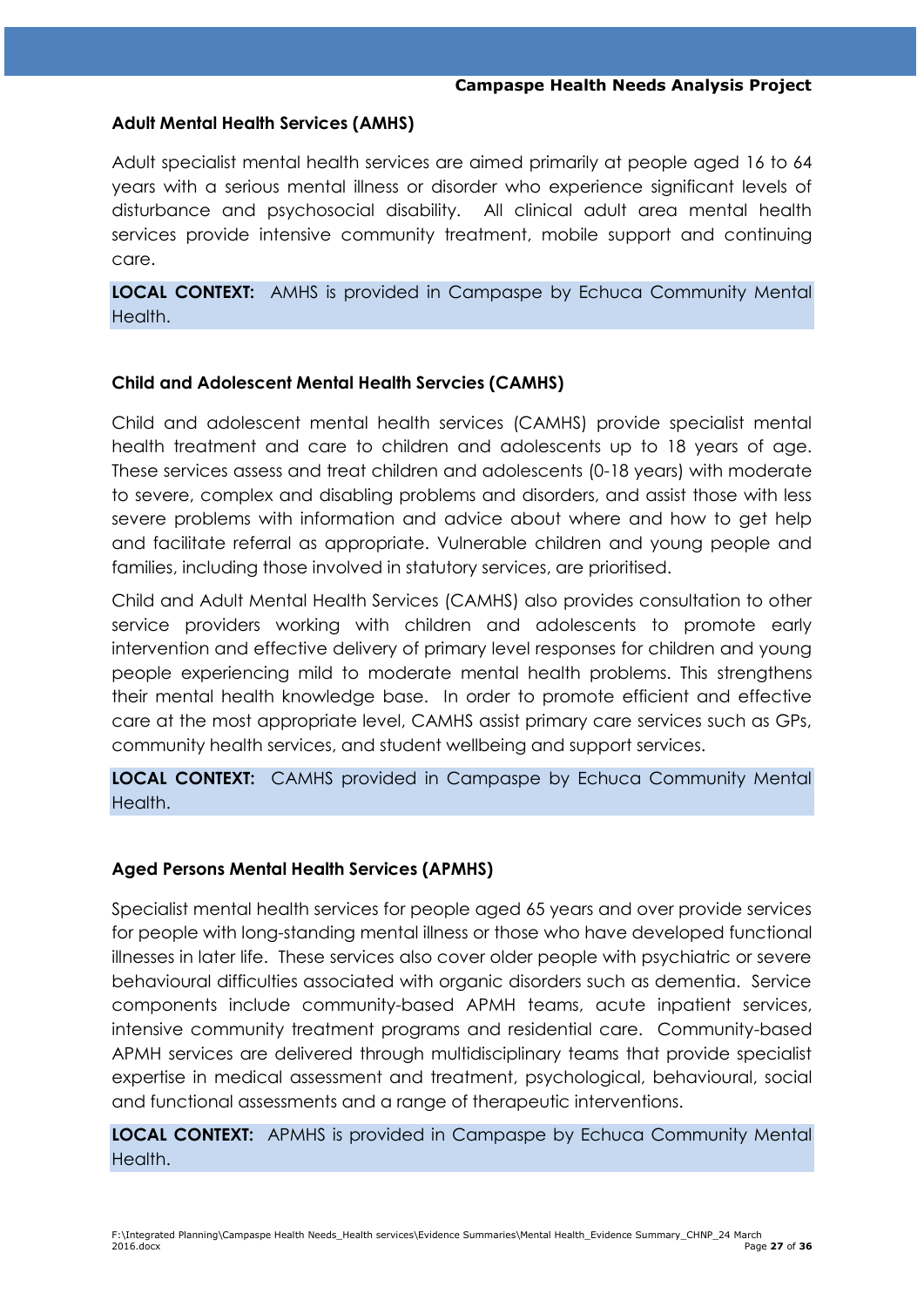#### **Acute Services**

#### Acute intervention - ACIS

Acute community intervention services (ACIS) are provided by specialist public mental health services in response to requests for urgent assistance (assessment and short-term treatment) from members of the public, police, ambulance, general practitioners, service providers and others.

An ACIS response may be provided by a community team or through a broader integrated care approach delivered across a number of settings via a range of clinicians working together.

An ACIS response is available for people of all ages 24 hours a day, seven days a week, through a locally relevant application of the following three approaches:

- telephone triage an initial telephone assessment to determine the urgency and nature of an ACIS response
- emergency department care a senior mental health practitioner is available for assessment, consultation and advice
- acute assertive community outreach an ACIS response delivers short- to medium-term community treatment as an alternative to acute inpatient treatment or to support transition from inpatient services.

(Victorian Government Department of Health, 2014. *Acute Community Intervention Service guidelines July 2014*. Melbourne, Victoria)

### **LOCAL CONTEXT:**

- These operate out of the Loddon-Campaspe, Southern Mallee Area Mental Health Service. Echuca Community Mental Health is the local office within Campaspe.
- The **Psychiatric Regional Triage Service** on 1300 363 788 provides access to all of the Bendigo Health managed mental health services. This service operates 24 hours, 7 days a week and acts as the single point of entry. The team accepts and screen all referrals and co-ordinates admission to the acute in-patient units.
- **Enhanced Crisis Assessment and Treatment (ECAT)** is based in the emergency department at Bendigo hospital. The team are on hand to assess and treat patients who present to emergency.
- **Echuca Regional Health** is the only local health service with secure facilities in mental health crisis

**WORKSHOP QUESTION:** What is the current availability/coverage of ACIS/ECAT in Campaspe?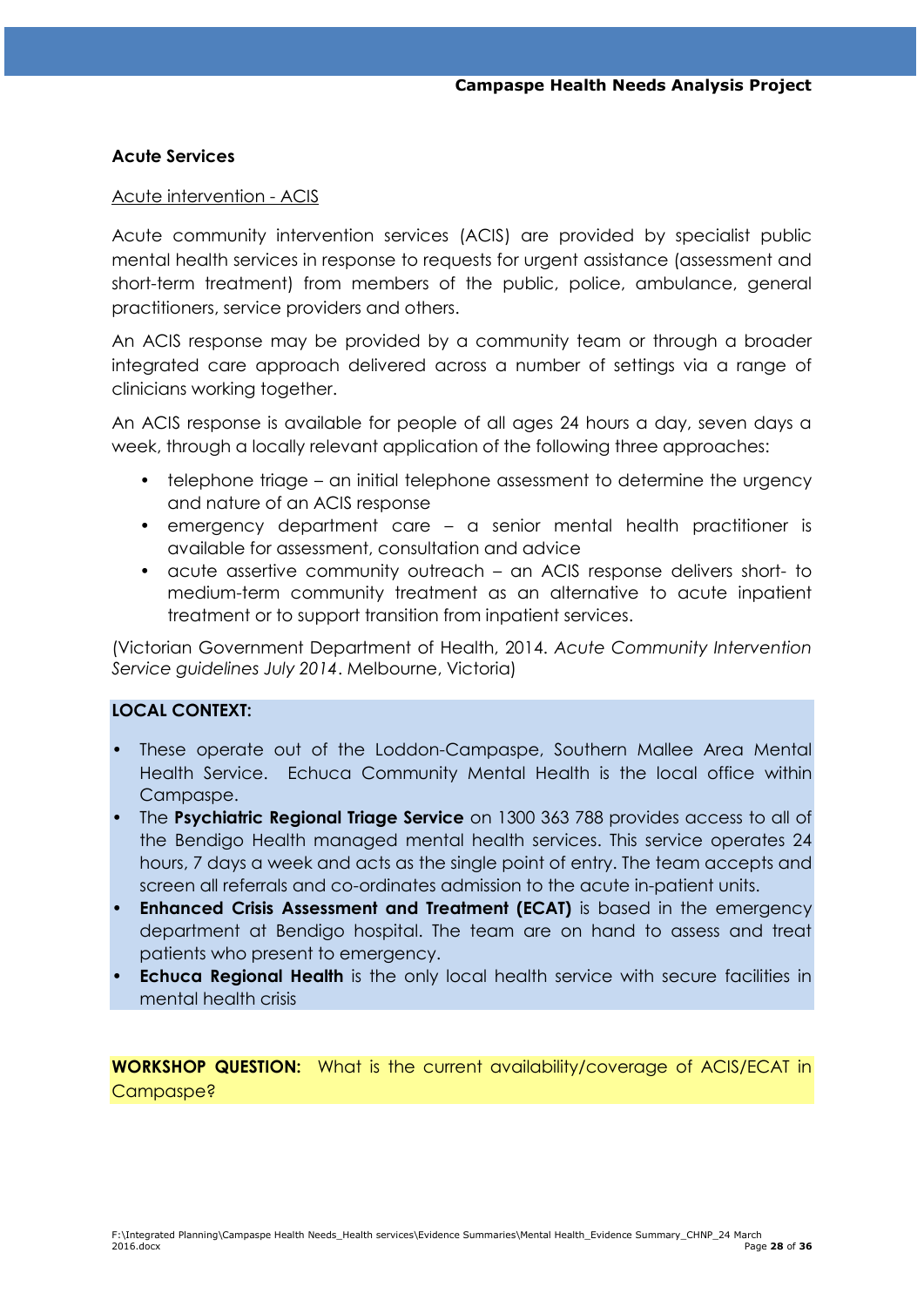#### Acute Inpatient Services

Acute inpatient services support people who cannot be assessed and treated safely and effectively in the community. General hospitals commonly provide acute inpatient services. Acute inpatient services provide a range of therapeutic interventions and programs to patients and their families to learn more about the impact of the illness, explore ways to better manage the illness, improve coping strategies and move towards recovery.

All of the age-based mental health services – adult (16–64), child and adolescent (0– 18) and aged persons (over 64) – also provide acute inpatient services for people who cannot be assessed and treated safely and effectively in the community.

These services provide voluntary and compulsory short-term treatment and care during an acute phase of mental illness. Admission to an acute inpatient unit depends on the severity of the symptoms, the distress involved to the person and the risk of harm to self or others.

#### Community Mental Health Services

All specialist mental health services provide a range of community treatment and care components, located across a spectrum of continuing care that involves acute inpatient services.

Some services have separate teams for each function. However, increasingly services use integrated teams by rostering staff to undertake all required activities within a continuous-care framework for a given period.

Community mental health service components include:

- urgent community-based assessment and short-term treatment interventions for people with a mental illness in crisis
- intensive long-term support for people with prolonged and severe mental illness and associated high-level disability
- non-urgent, continuing-care services for people with a mental illness and their families or carers in the community.

Community mental health responses use an assertive outreach approach that may result in clinical staff being involved with people for extended periods of time or providing more episodic care.

#### **LOCAL CONTEXT:**

- The **Alexander Bayne Centre (ABC)** located at Bendigo Health is a 24 bed adult acute psychiatric inpatient unit which operates 24 hours per day, seven days a week. Admission is via the single point of entry triage service. The unit has two distinct areas, the open ward which is for acutely unwell patients in need of hospitalisation who can be treated in the least restrictive environment. The other is the High Dependency Unit for patients requiring a safe and secure environment that provides more intensive support and treatment.
- **Vahland Complex** is an 8 bed Secure Extended Care (SEC) inpatient Unit that is co-located with the Community Care Unit (CCU) in Vahland House. The SEC Unit provides treatment, rehabilitation and support for clients of Bendigo Psychiatric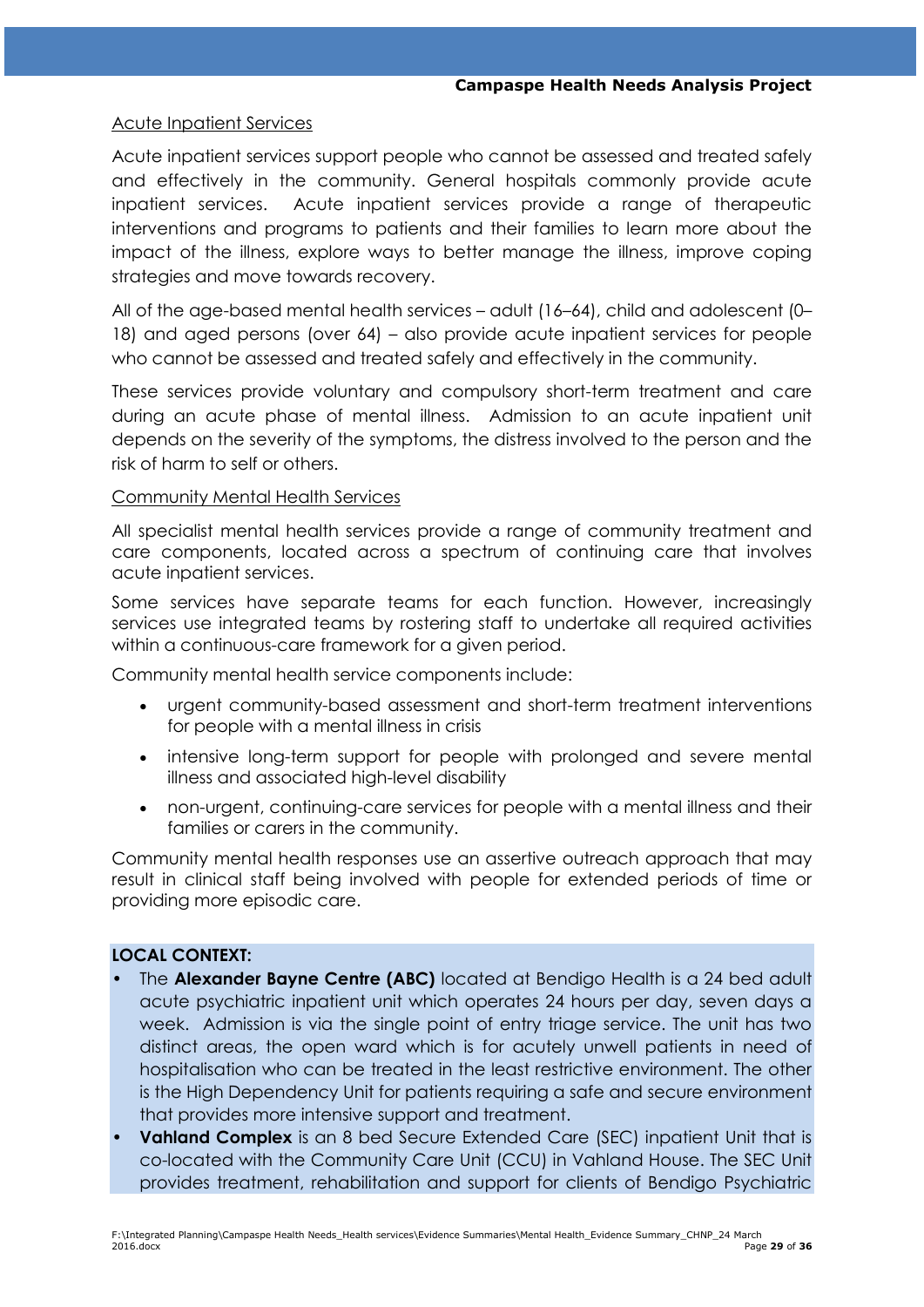Services on an inpatient basis. It is the preferred area for those consumers with a serious mental illness, who have severe and unremitting symptoms together with an associated, significant disturbance in behaviour that inhibits the persons capacity to live in community and requiring intensive rehabilitation in a secure accommodation house.

• **Echuca Community Mental Health** The clinicians working in these teams provide a full range of service from assessment to long term case management. There are clinicians attached to each team who work in each of the age specialities of aged persons mental health, adult mental health and child and adolescent mental health, thereby providing a full range of community services across the life span. Public clinical mental health services are aimed primarily at people with more severe forms of mental illness or disorder (psychotic and non-psychotic), whose level of disturbance or impairment prevents other services from adequately treating or managing them.

#### **Sub-Acute Services - Community mental health**

Subacute services provide transitional treatment and rehabilitation to minimise the need for hospitalisation. They promote independence and quality of life for people with a mental illness at a crucial point of recovery or relapse. Prevention and recovery care (PARC) services are subacute, in that they provide a step up from a person"s home or a step down from an acute inpatient unit. Other subacute services include community care units (CCU) and secure extended care (SEC) units. These units provide treatment and rehabilitation to people who cannot be supported in less intensive or restrictive community settings.

#### **LOCAL CONTEXT:**

- **Vahland Complex** in Bendigo offers Community Care Units (CCU) and Secure Care Units (SEC).
- There is an adult **Prevention and Recovery Care (PARC)** and a **youth PARC (Y-PARC)** in Bendigo.
- There are no sub-acute services within the Shire of Campaspe.

#### **Specialist Mental Health Services**

Specialist mental health services offer support to people with particular clinical conditions or with high-level needs and conditions that severely impair their ability to function in daily life.

These services are delivered statewide, on a regional basis, and include:

 **Mother and Baby** - Specialist clinical mental health services may have a role when women are seriously affected by mental illness during the perinatal period. Some specialist clinical mental health services may have additional targeted perinatal mental health services, generally known as perinatal emotional health programs (PEHPs). Specialist mother and baby units are located in most large metropolitan hospitals and provide a residential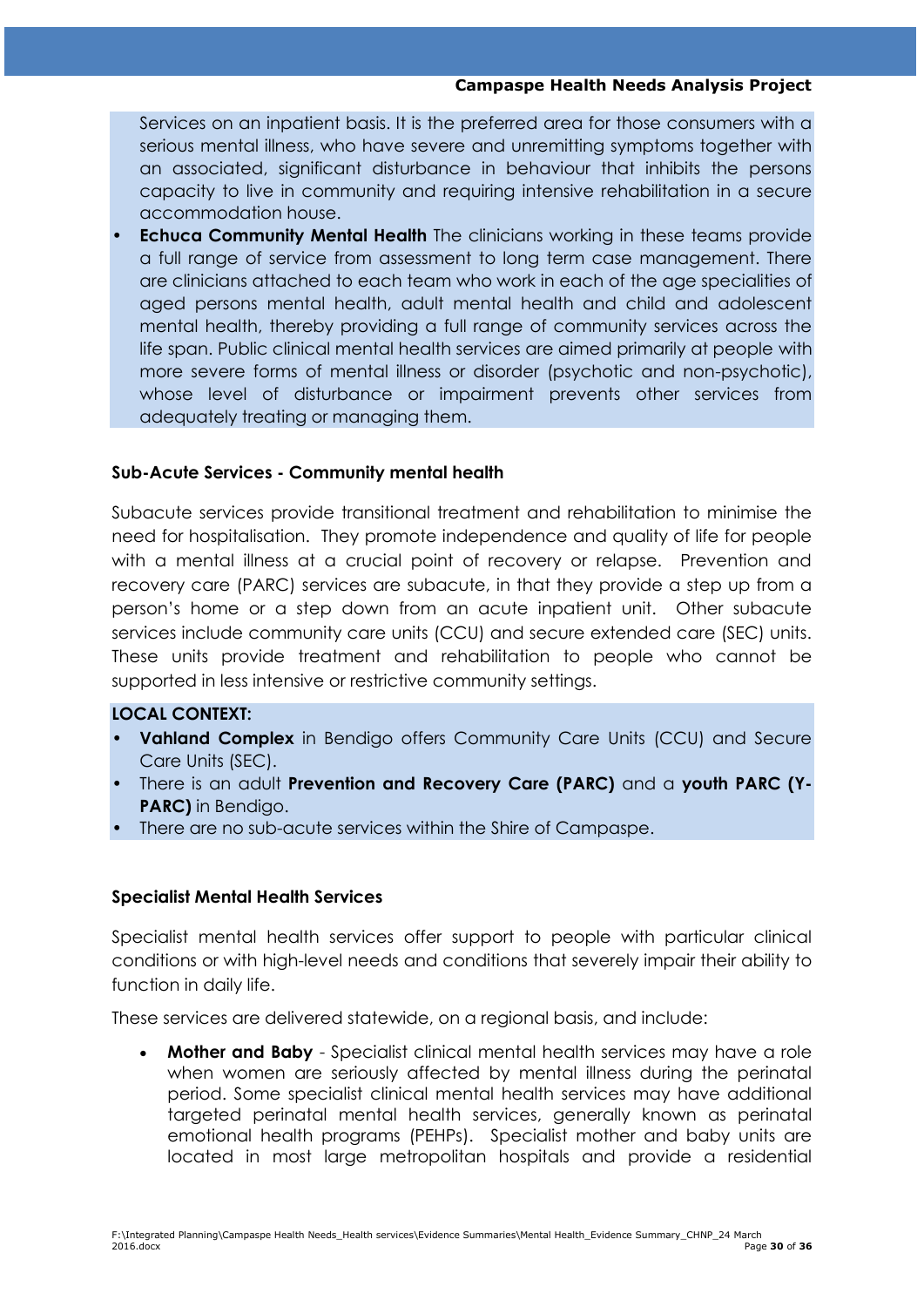environment for assessment and support for mental health issues in the postnatal period.

- **Aboriginal mental health** Koori Mental Health Liaison Officers are based in rural/regional area mental health services.
- **Refugee mental health** Refugees are vulnerable members of the community. They have a high risk of developing mental health problems due to trauma and loss experienced in their country of origin, or as a result of severe hardship while seeking asylum in Australia. Mental health services for refugees tend to focus on specialist programs, such as the Victorian Foundation for Survivors of Torture, or are part of general health and wellbeing promotion within refugee communities. These health programs and community services are not part of Victoria"s specialist mental health service system, but they make referrals and enhance the participation of refugees in specialist mental health services
- **Personality disorders** The first line of support for people with a personality disorder often comes from general practitioners or clinical mental health services. Specialist response for people with complex needs is provided by Spectrum. Spectrum is a statewide service in Victoria that supports and works with local area mental health services and a range of other providers to provide treatment for people with personality disorder. Spectrum focuses on those who are at risk from serious self-harm or suicide and who have particularly complex needs. They also provide secondary consultation with mental health clinicians, as well as group treatment and individual treatment with clients. Spectrum treatment is designed to complement clinical mental health service treatment approaches.
- **Brain disorder** There are specialist mental health services for people with acquired brain injury or neurodegenerative conditions. Services tailored specifically to people with brain disorders include inpatient, residential and community programs, outreach services and secondary consultation. These services typically require psychiatry, nursing, allied health and recreation staffing as well as psychiatric service officers.
- **Eating Disorders -** Intensive community-based services to treat eating disorders are an alternative to acute inpatient care. The two most prevalent eating disorders are anorexia nervosa (anorexia) and bulimia nervosa (bulimia), which often co-occur with anxiety disorders such as panic and obsessive-compulsive behaviour. Victoria provides both intensive communitybased services for the treatment of eating disorders and acute inpatient care services. Community-based treatment is the preferred option for the treatment of eating disorders.
- **Neuropsychiatric Disorders -** Neuropsychiatry specialises in mental illness associated with disorders of the nervous system. A statewide specialist service is located at The Royal Melbourne Hospital. The Neuropsychiatry Unit is a specialist eight-bed service that offers assessment, short-term admission and treatment in relation to neuropsychiatric disorders. The unit is the clinical arm of the Melbourne Neuropsychiatry Centre, a research centre specialising in cognitive neuropsychiatry, neuroimaging and the neuropsychology of mental illness. The unit also offers advice to psychiatric, neurological and other medical and mental health services.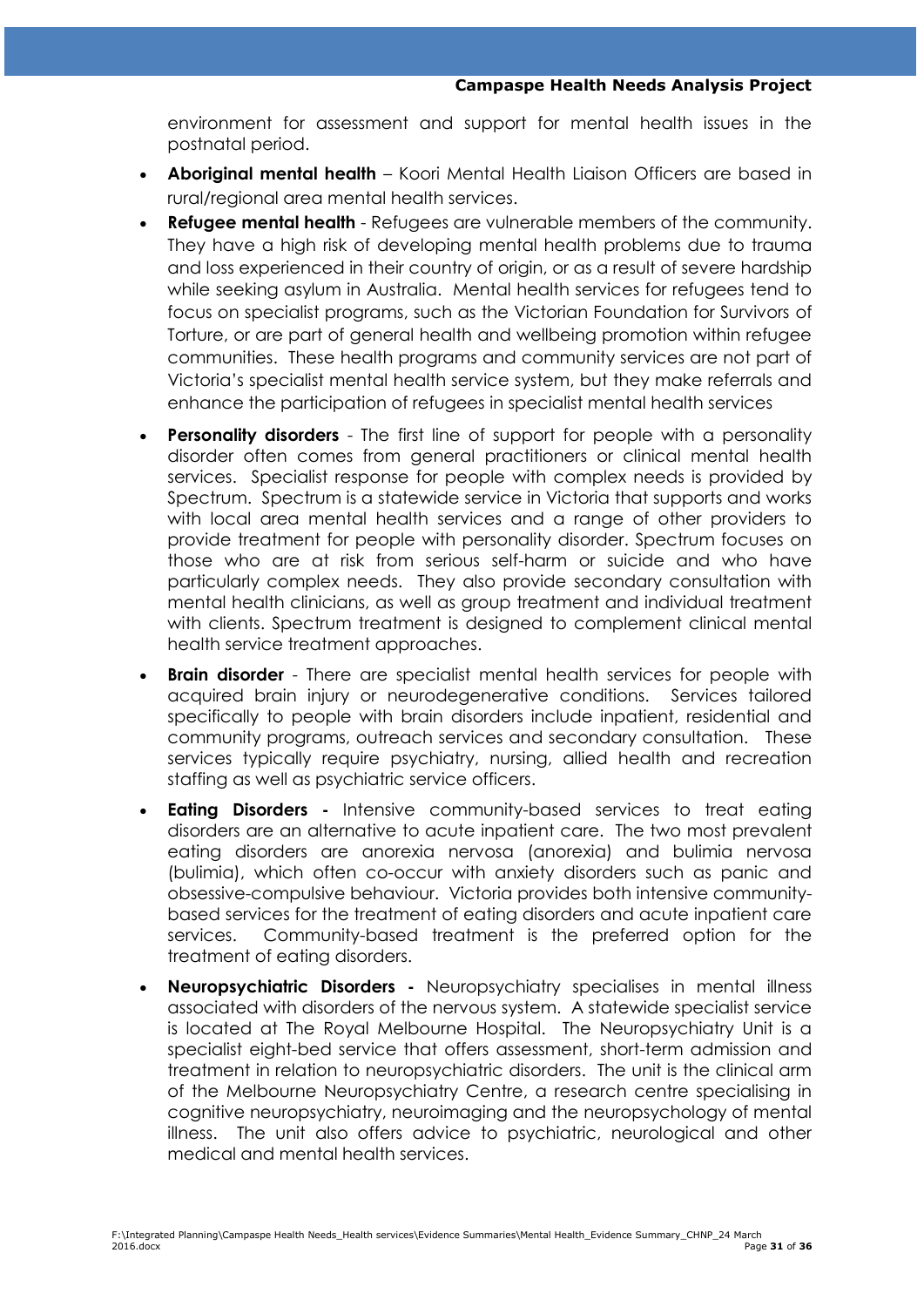#### **Campaspe Health Needs Analysis Project**

- **Dual Disabilities.** A person with a dual disability has a developmental disability (intellectual disability or autism spectrum disorders) and a mental illness. A statewide mental health service for people with a dual disability, the Victorian Dual Disability Service (VDDS), is located at St Vincent"s Hospital. The VDDS works with specialist mental health services across Victoria to assess, treat and support people with a dual disability. VDDS provides phone-based: advice to family members or carers of people with an intellectual disability; assessments of people with an intellectual disability; and triage to facilitate timely access to an appropriate mental health service. In exceptional cases, the VDDS will undertake extended treatment and management of a person with an intellectual disability until an appropriate local service provider can be found. The VDDS also delivers training workshops designed for staff in specialist mental health services and mental health community support services. Training includes complementary online training resources for both mental health workers and carers.
- **Dual Diagnosis** A person with a diagnosed mental health condition and a substance use disorder can access the dual diagnosis service. The service includes access to AT&OD clinicians and services, mental health clinicians and services, MHCSS, and Primary care.

### **LOCAL CONTEXT:**

- **Raphael Services** commenced in Bendigo in November 2012. The service provides specialised mental health support to parents and families with young children who experience depression or anxiety during pregnancy and in the first few years following childbirth. This service is managed by St John of God Bendigo and Bendigo Community Health Services.
- **PEHP – Loddon** is operated by Bendigo Health and includes the Shire of Campaspe in its catchment. The service provides family centred psychological care for women during pregnancy and up to one year post birth. The program provides services for women who are experiencing mild to moderate mental health symptoms, the severity of which would not meet the criteria for case management with the adult or adolescent mental health service. PEHP Clinicians are collocated with health services already seeing the women in the perinatal period (e.g. maternity and maternal child health services) which aims to reduce stigma and system-based barriers to women accessing treatment.
- There will be a five bed **mother and baby unit** in the new Bendigo Hospital.
- **Njernda Aboriginal Corporation** provide spiritual and emotional wellbeing support to Aboriginal clients including: suicide intervention, family support, kinship care, stolen generation support and parenting programs, in addition to a visiting psychologist and a mental health clinician.
- **Spectrum** is based in Melbourne and can only be accessed through Area Mental Health Services.
- **Brain Disorders**  ABI Case worker in Echuca (Bendigo Health)
- **Eating Disorders -** The Loddon Campaspe Southern Mallee Eating Disorders Service (EDS) is located at the Centre for Rural Mental Health, Arnold Street Bendigo. It consists of a team of clinical psychologists and a consultant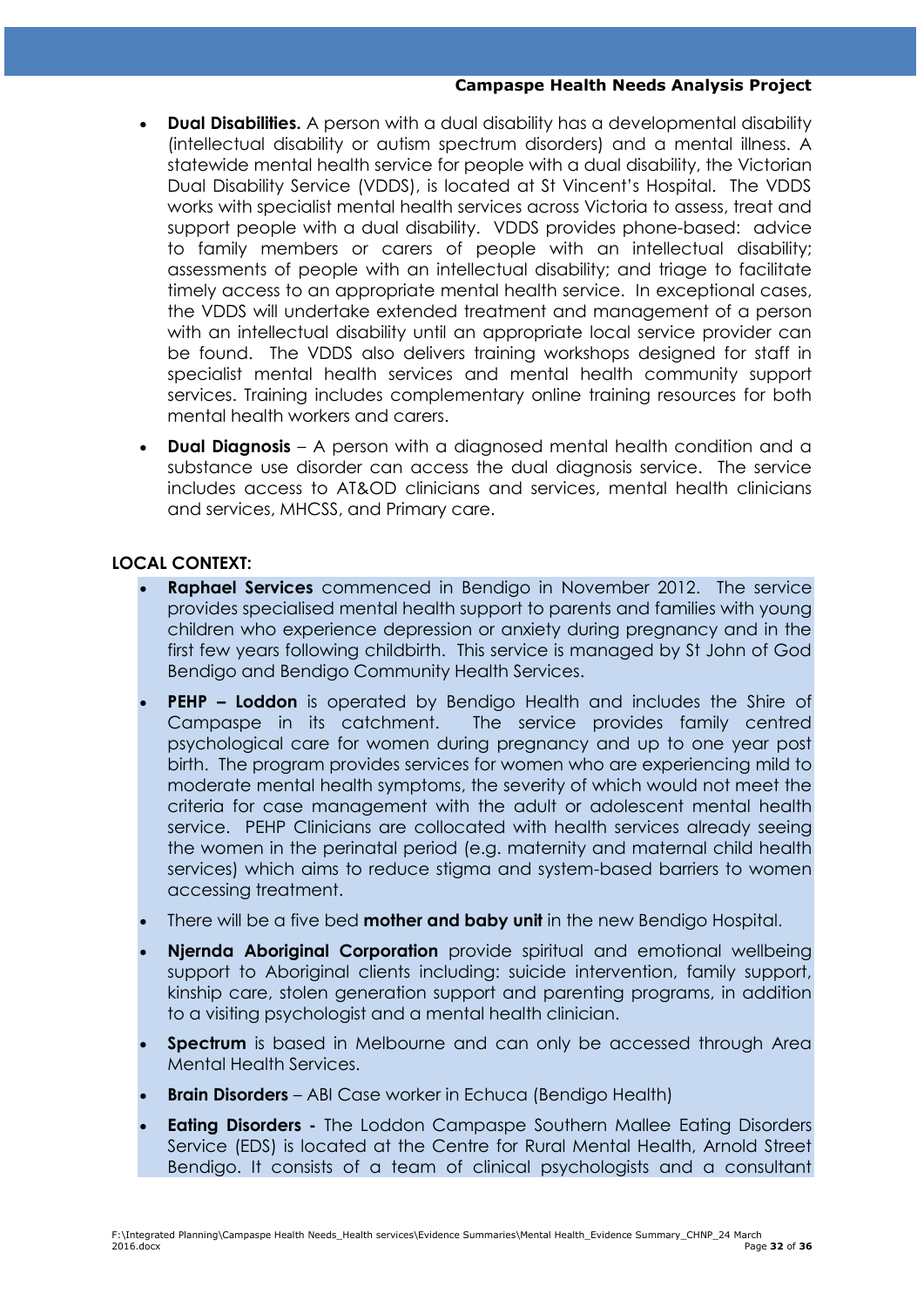#### **Campaspe Health Needs Analysis Project**

psychiatrist, who work together with general practitioners across the region to treat people with anorexia nervosa and bulimia nervosa. The Eating Disorders Service provides education to GPs in detecting and managing eating disorders, as well as ongoing consultation and support in treating people with eating disorders. Clinical psychologists provide treatment to people aged 17 years and over with eating disorders who are motivated to engage in treatment. The Primary Mental Health Early Intervention Team can provide treatment for milder cases, with support from the EDS program. Education and support is also provided to clinicians of the Adult Mental Health Service, and to the Child and Adolescent Mental Health Service, who see people with eating disorders who are under 17 years.

**Dual Diagnosis** – there is one Dual Diagnosis worker in the Southern Loddon Mallee Region who is based in Bendigo at Bendigo Health.

#### **Service Coordination**

DHHS framework for Service Coordination aims to place consumers at the centre of service delivery - ensuring that they have access to the services they need, opportunities for early intervention and health promotion and improved health outcomes. The practice of service coordination particularly supports more effective ways of working with people with complex and multiple needs. Primary Care Partnerships are tasked with the implementation of this framework across Victoria.

The Service Coordination Tool Templates (SCTT) is a suite of templates developed to facilitate and support service coordination. The SCTT support the collection and recording of initial contact, initial needs identification, referral and coordinated care planning information in a standardised way. Using the templates can improve communication between service providers, the recording of information generated by screening and assessment processes, information sharing, and the quality of referrals and feedback between service providers. This can assist service providers share relevant information to support better outcomes for consumers.

#### **Telehealth**

Telehealth refers to health care delivery, or related processes (such as education), when some of the participants are separated by distance and information and communications technologies are used to overcome that distance.

Telehealth can be a cost effective, real-time and convenient alternative to the more traditional face-to-face way of providing healthcare, professional advice and education. It can help to remove many of the barriers currently experienced by health consumers and professionals, such as distance, time and cost, which can prevent or delay the delivery of timely and appropriate healthcare services and educational support.

**WORKSHOP QUESTION:** What is the success of telehealth use in Mental Health care within Campaspe? ECMH case study.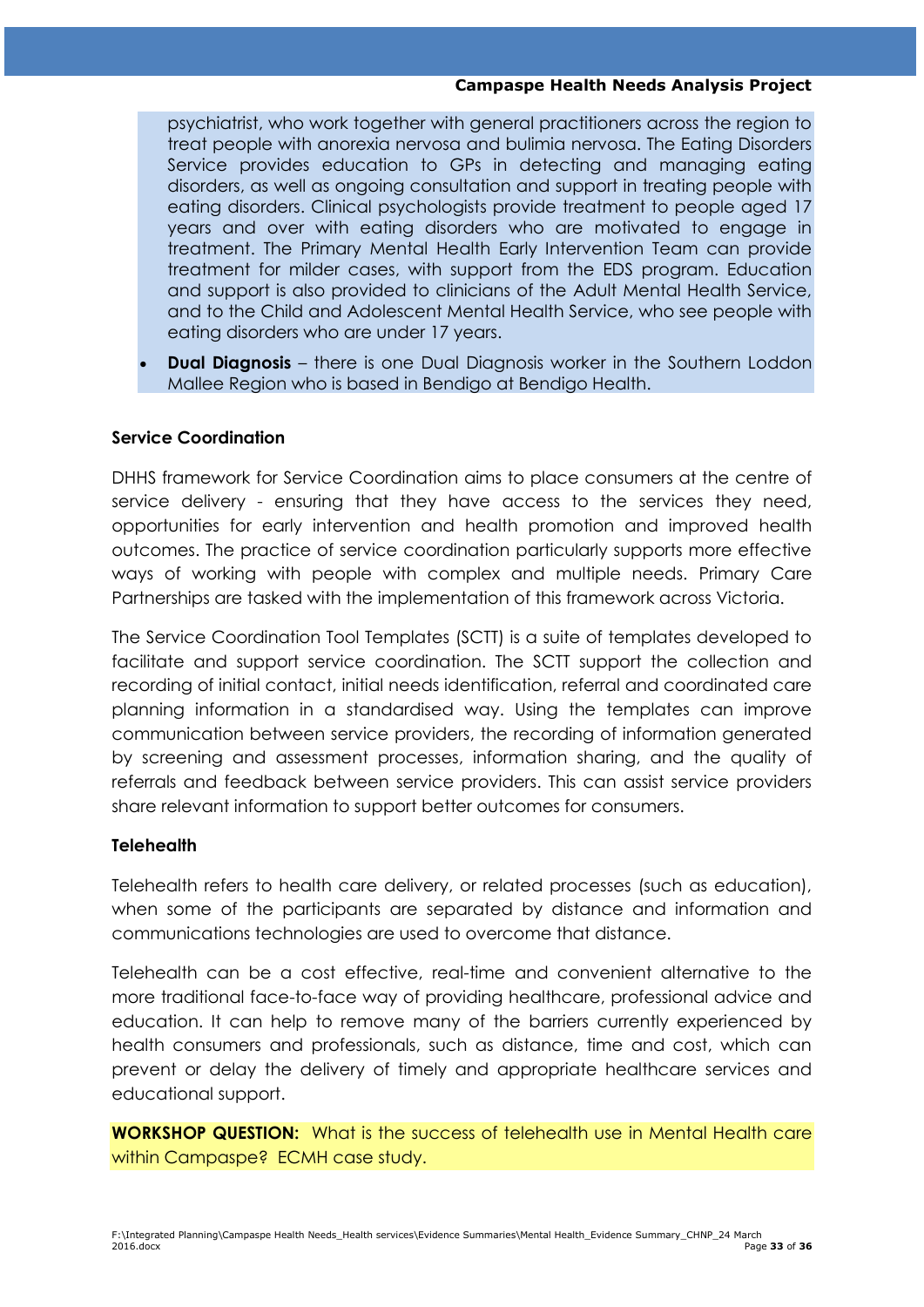## **Rehabilitation/Recovery:**

#### **Mental Health Community Support Service (MHCSS)**

Mental Health Community Support Services (MHCSS), formerly known as PDRSS, are distinct from clinical mental health services, and play a vital role in supporting people with a severe mental illness and psychiatric disability throughout the recovery process. MHCSS support people with psychiatric disability to manage their self-care, improve social and relationship skills and achieve broader quality of life via physical health, social connectedness, housing, education and employment.

Consumers aged between 16-64, have a mental health diagnosis that is impacting on their ability to communicate, socially interact, learn, self care, self manage, and work or interact in the community can access MHCSS.

**LOCAL CONTEXT:** Within Campaspe, MHCSS are accessed via the central intake provider Australian Community Support Organisation (ACSO). ACSO will then refer the client to one of the regional MHCSS providers: MIND Australia, or the Aftercare, Life Without Barriers and Care Connect corsortia.

#### **Partners in Recovery (PIR)**

PIR aims to support people with severe and persistent mental illness with complex needs and their carers and families, by getting multiple sectors, services and supports they may come into contact with (and could benefit from) to work in a more collaborative, coordinated and integrated way. The PIR support facilitators aim to walk alongside the client to help them get the support they need, including:

- Make plans about working towards recovery
- Find the right places to get help
- Make sure that different services meet their needs
- Co-ordinate different services
- Solve practical problems like housing and health needs
- Keep working towards recovery
- Make sure that clients don"t fall between the gaps in services.

**LOCAL CONTEXT:** Murray PHN is the current provider of PIR within Campaspe, and there is one PIR Support Facilitator based at St Lukes Echuca.

#### **Supported Residential Services:**

Supported residential services (SRS) are one accommodation option for people who need extra support to live in the community. This includes people who have a psychiatric disability. SRS may also be used as an interim step in a longer-term plan to support independent living.

#### **WORKSHOP QUESTION:** Who provides SRS in Campaspe?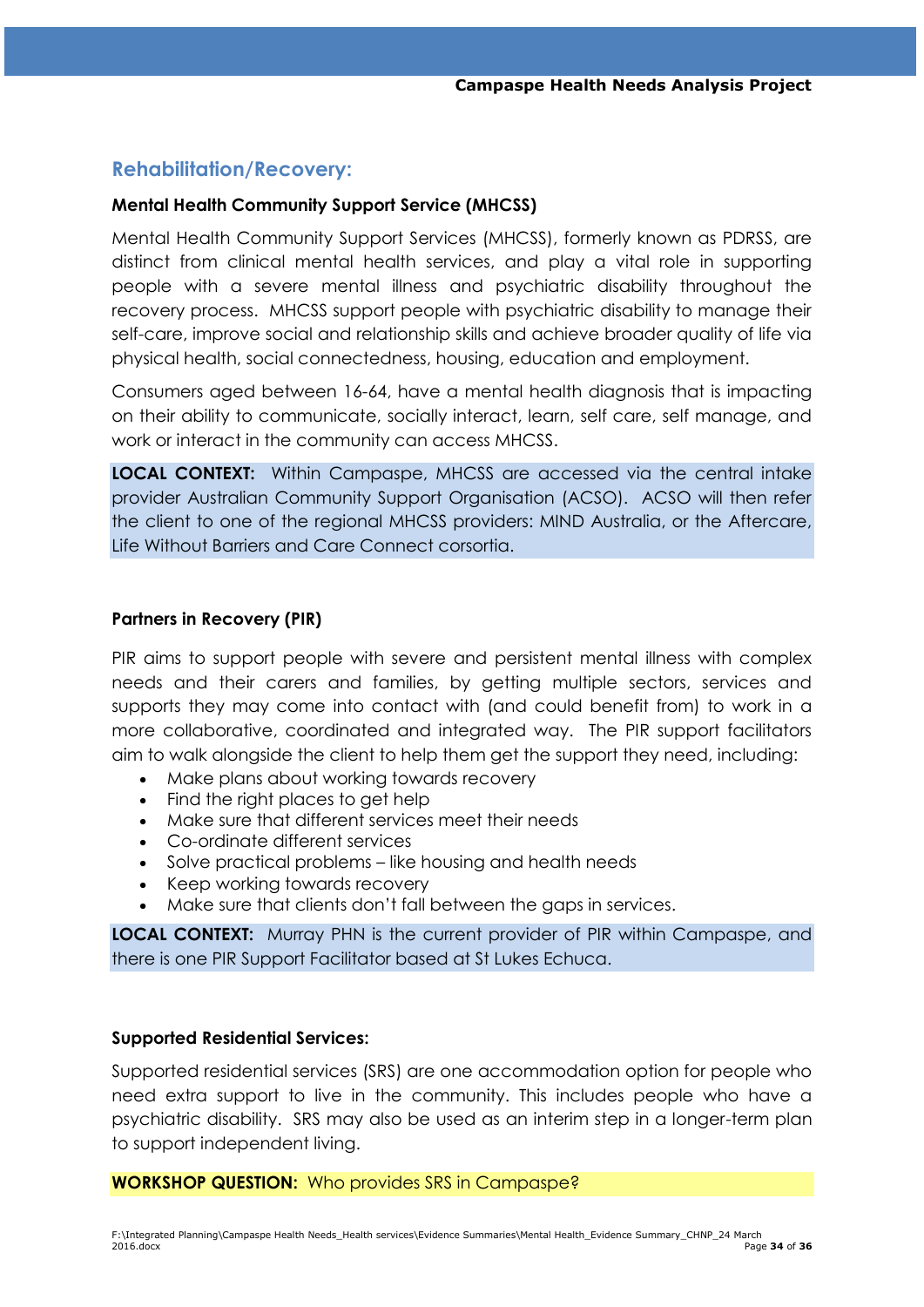#### **Personal Helpers and Mentors (PHaMs)**

Personal Helpers and Mentors (PHaMs) is a commonwealth funded services that aims to provide increased opportunities for recovery for people whose lives are severely affected by mental illness. Using a strengths-based, recovery approach, PHaMs assists people aged 16 and over whose ability to manage their daily activities and to live independently in the community is impacted because of a severe mental illness.

**LOCAL CONTEXT:** Within Campaspe, PHaMs is provided by Mitchell Community Health Centre (Broadford) and/or St Lukes (Bendigo).

Q: Need to clarify - there is no organisation that covers Echuca or Rochester's postcodes on the PHaMs website

## **End of Life:**

#### **Palliative care:**

Early referral to palliative care can improve quality of life and in some cases survival. Referral should be based on need, not prognosis. Ensure that an advance care plan is in place.